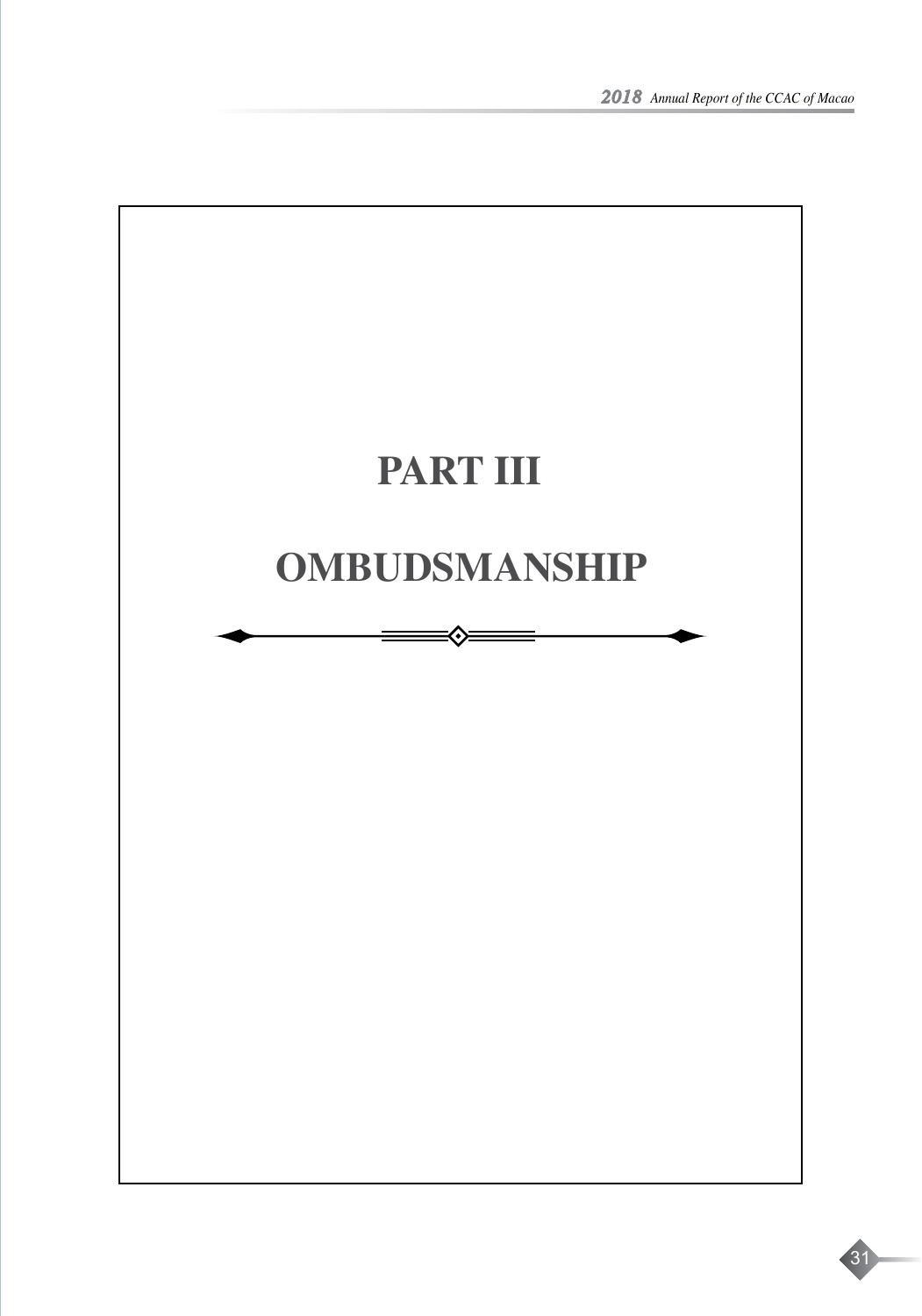# **PART III OMBUDSMANSHIP**

# **I. Introduction**

In 2018, the CCAC strictly exercised its statutory duty in ombudsmanship. It carried out investigations into the illegalities and irregularities found in the daily operations of public departments. It also put forward suggestions on improving the internal management of the departments and the public service. In addition, the CCAC invested a considerable amount of resources into the inquiries into the existing problems related to land management as well as investment and technical immigration.

In February 2018, the CCAC released the "investigation report on the construction project at Alto de Coloane", where it pointed out that the parcel where the Alto de Coloane project would be located is a State property instead of a private one, thus urging the Macao SAR Government to recover the relevant land parcel as soon as possible. It went further that the cadastral map, the street alignment plan and the draft of the building proposal related to the parcel and the relevant construction project were invalid, and public works departments should therefore stop the vetting and approval procedure for the relevant construction project.

 In July 2018, the CCAC released the "investigation report on the vetting and approval of 'major investment immigration' and 'technical immigration' by the Macao Trade and Investment Promotion Institute", where it revealed that the Macao Trade and Investment Promotion Institute (IPIM) lacked stringent vetting and approval and checking mechanisms for "major investment immigration" and "technical immigration" applications. Many approved applications did not meet the criteria established by the law or the internal ones. Some applicants were even found to have obtained residency through false declaration and document forgery. The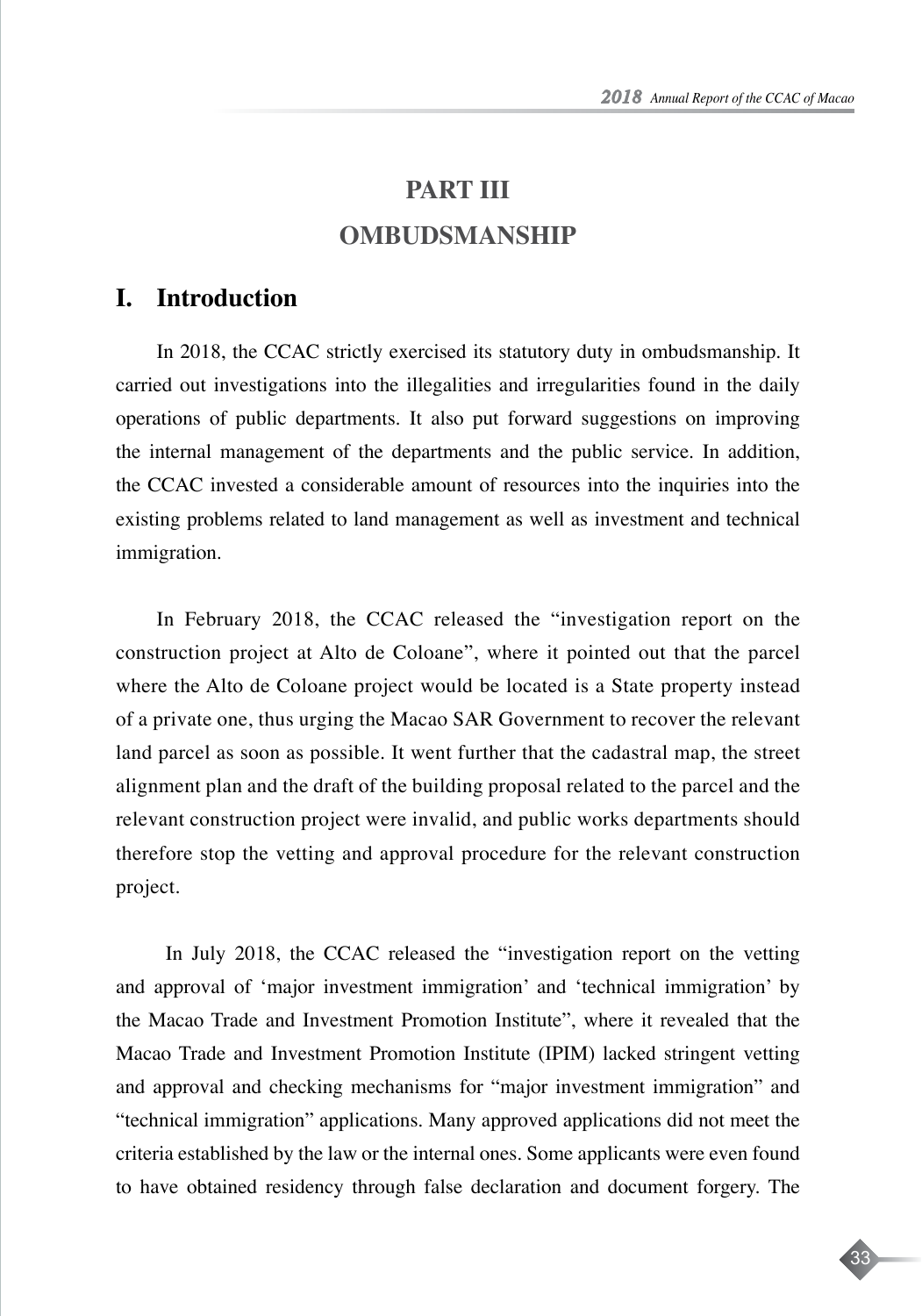CCAC suggested that the Macao SAR Government make timely amendments to the relevant law to improve the system of attracting investments and talents.

# **II. Inquiries**

34

#### **(1) "Investigation report on the construction project at Alto de Coloane"**

In February 2018, the Commission Against Corruption released the "Investigation report on the construction project at Alto de Coloane", which pointed out many doubts existing in the process of the inheritance of the title of the land parcel where the construction project would be located at. One could not rule out the possibility that some people made use of judicial proceedings and falsely claimed to be the parcel owner's descendants and obtained the title illegally. There were obviously mistakes and even frauds made and committed in the process of the land boundary survey and the issuance of the cadastral map. The parcel with a description number 6150 was actually located near Largo do Presidente António Ramalho Eanes in the old Coloane Village instead of being at Alto de Coloane, while the actual area of the parcel was, at the most, only a few hundred square metres instead of 53,866 m<sup>2</sup>. The parcel where the Alto de Coloane project would be located is a State property and the Macao SAR Government should recover the relevant land parcel following appropriate procedure and method.

In 2016, the CCAC received a few complaints claiming that there might be illegalities in the assessment and approval procedures in relation to the construction project at Alto de Coloane. After an investigation that lasted more than a year, the CCAC held many doubts about the title, location and area of the parcel where the project would be located. It also found that the street alignment plan issued by the Land, Public Works and Transport Bureau (DSSOPT) went against the planning terms laid down in the administrative instructions.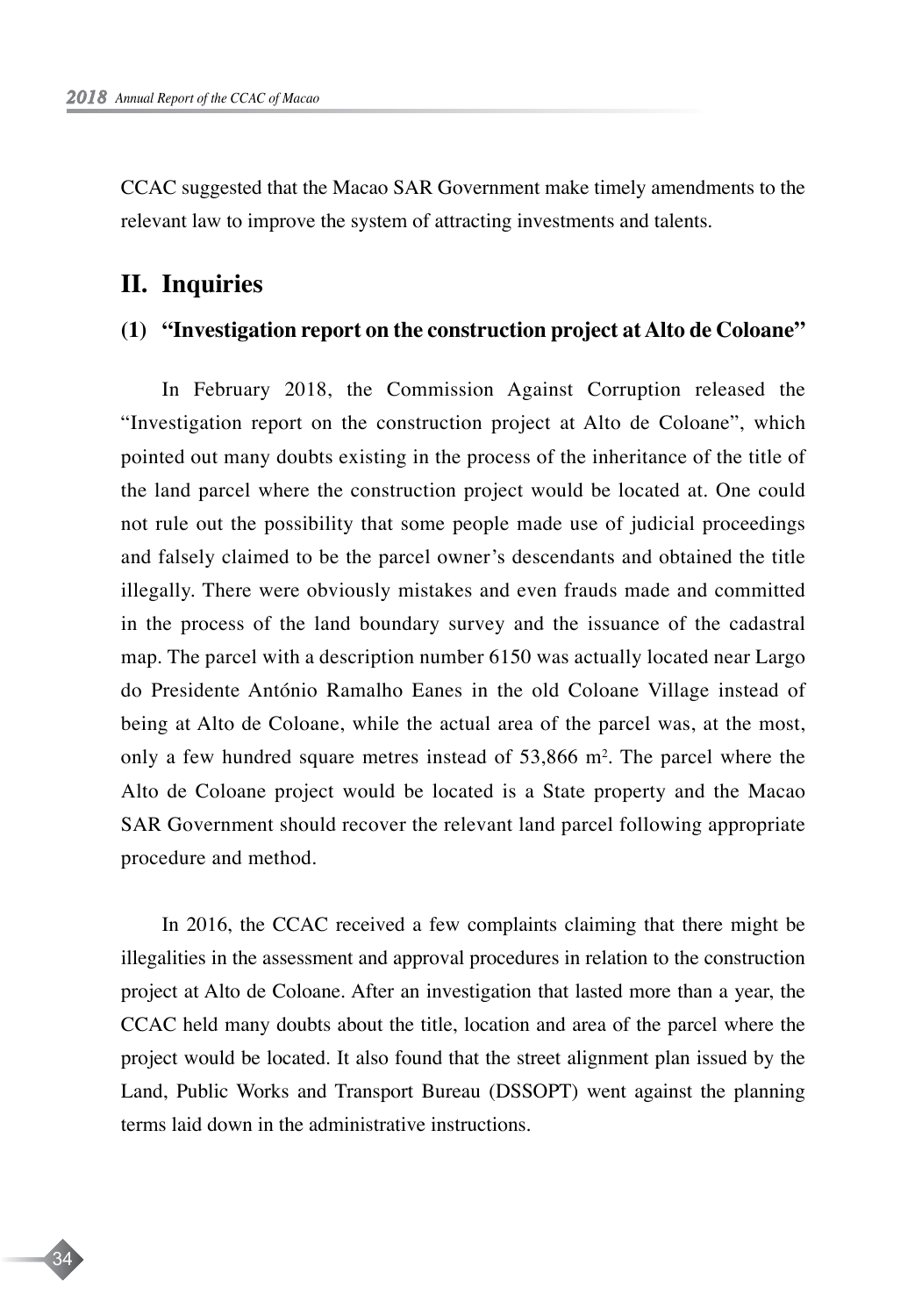### **1. The doubts existing in the process of obtaining the title**

The report indicated the sequence of events of the change of the title in details. The parcel in relation to the construction project at Alto de Coloane had a land description number 6150. The registered parcel owner was "Chui Lan" starting from 1903. In July 1991, residents in Coloane Vong Tam Seng and Vong Tak Heng, represented by lawyer Paulo dos Remédios, brought a suit of confirming their eligibility as the heirs to the court, claiming that they were the sole heirs of their grandfather, Vong Tam Kuong (also known as "Choi Lan") and requested to inherit the title of the parcel with a description no. 6150.

On 2nd April 1992, after hearing the testimony from the witnesses designated by Vong Tam Seng and Vong Tak Heng, the court ruled that they were the heirs of Vong Tam Kuong (also known as "Choi Lan"). Based on the court judgment, they submitted an application to the Real Estate Registry for transferring the title of the parcel with a description no. 6150 to them. They eventually inherited the title of the parcel which was originally owned by "Chui Lan".

The CCAC found in the investigation that in the legal proceedings of heir eligibility confirmation, there was lack of evidence for the verification of statements. Therefore, it was difficult to rule out the possibility that some people made use of judicial procedure to illegally obtain the title by falsely claiming to be the parcel owner's descendants.

In the suit, Vong Tam Seng and Vong Tak Heng did not submit any documents to the court to prove that their grandfather Vong Tam Kuong was also named "Choi Lan". The witnesses stated in the hearing that they did not know their grandfather. Whether Vong Tam Kuong and "Choi Lan" were the same person or not was not proved. In the birth registrations of Vong Tam Seng and Vong Tak Heng, there was no registered information showing that their grandfather was also named "Choi Lan".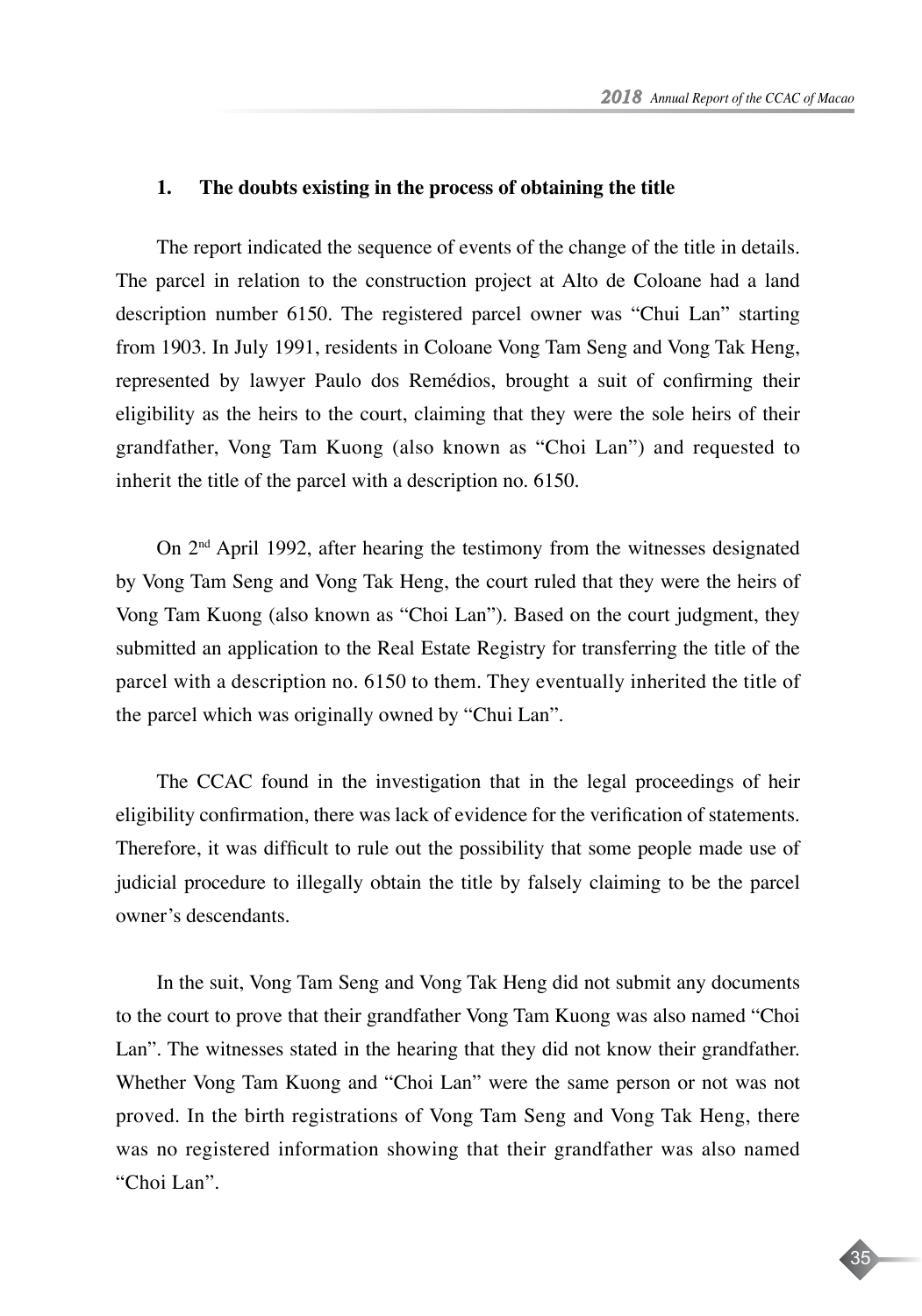From the notarial certificates and the private documents ("*Sá-Shi-Kai*") issued a long time ago, the CCAC found that the Chinese name of "Vong Tang Kong" was 黃譚光 and that of "Chui Lan" was 崔霖. In fact, the fact that a person surnamed Vong has an alternative surname Choi does not fit in Chinese naming customs. In addition, even if Vong Tam Kuong was also named "Choi Lan", there was no evidence proving that "Choi Lan" was the parcel owner 崔霖 shown in the property registration.

According to the information of marital registration of the Civil Registry, Vong Tam Seng's wife was Chau Chu, but he claimed in the suit that his wife was Ho Fong Meng. In the indictment submitted to the court, Vong Tam Seng and Vong Tak Heng claimed that their grandmother was Chan Si, but Vong Tam Seng's birth registration showed that his grandmother was Ho Si. In the court's final verdict, their grandmother became Choi Si.

The CCAC considered that the statements made by Vong Tam Seng and Vong Tak Heng in the litigation were inconsistent with the civil registration data, violating the stipulation about registered civil identity, which states that any facts related to civil registration of a person can only be proved based on the official Civil Registry and cannot be contradicted by any other evidence. Although Vong Tam Seng and Vong Tak Heng deceased in 1995 and 1999 respectively, they already sold the parcel to Chong Fai Properties Investment Company Limited at 150,000,000 patacas in October 1993.

#### **2. Conducting a land boundary survey and issuing a cadastral map**

After obtaining the title of the parcel with a description no. 6150 as an heir, Vong Tam Seng applied for a land boundary survey in 1992 and 1993 respectively, where he claimed that the parcel was located at Alto de Coloane adjacent to Estrada do Campo and Estrada de Seac Pai Van. He claimed in the two applications that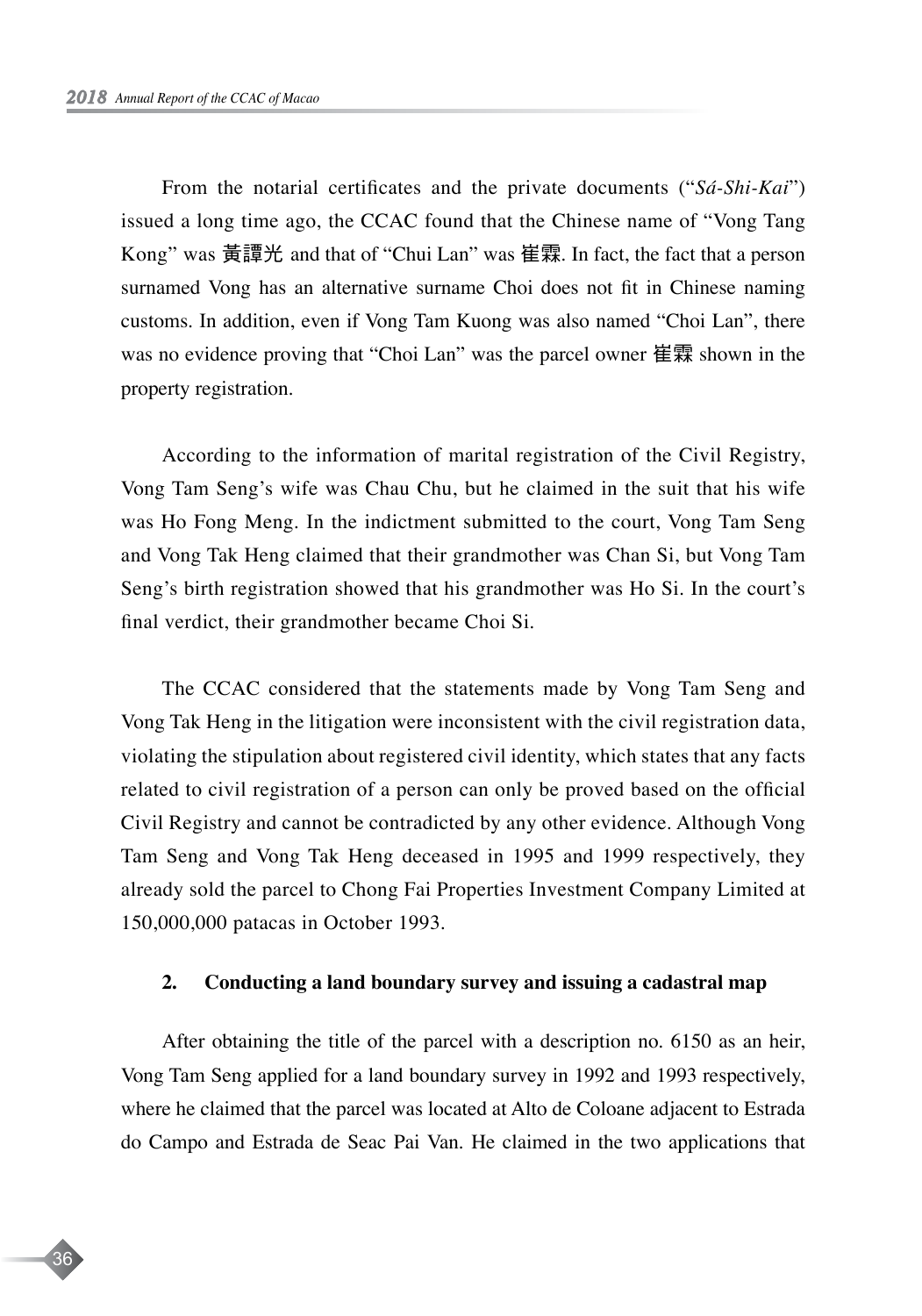the area of the parcel was  $111,848$  m<sup>2</sup> and  $57,300$  m<sup>2</sup> respectively. However, due to a complete lack of proof, that the area of the parcel was not indicated in the property registration and that the location of the parcel was obviously at odds with the "four boundaries" recorded in the property registration, the then Department for Cartography and Cadastre refused to issue a cadastral map.

In December 1993, Vong Tam Seng completed a Miscellaneous Notification Form of Property Tax (M/10) at the Branch Office of the Financial Services of the Islands, where he declared that the parcel with a description no. 6150 had an area of approximately 56,592 m<sup>2</sup>. Later, his lawyer submitted a transcription certificate of the M/10 form to the court and requested the area of the parcel to be added to a previous lawsuit document in the relevant heir eligibility confirmation dossier. Upon the approval from the judge, the lawyer used a court document as a basis for applying for the addition of a remark to the property registration indicating that "the area of the parcel was  $56,592 \text{ m}^{2}$ ".

In July 1994, lawyer Paulo dos Remédios completed an M/10 form at the Branch Office of the Financial Services of the Islands, where he changed the original "four boundaries" on the property registration to the present location of the Alto do Coloane. He also applied for a transcription certificate of it. In August 1994, Chong Fai Limited that had already purchased the parcel applied for a land boundary survey. As the then Department for Cartography and Cadastre thought the parcel area was added to the property registration and the location of the parcel was confirmed by the transcription certificate issued by the Financial Services, its previous doubts had been resolved. Therefore, it issued a cadastral map for the parcel.

The CCAC pointed out in the report that M/10 form is filled in by the interest parties only and has no other effects but the declaration ones, namely to declare the matters such as change of address. The information filled in the M/10 form would not be automatically substantiated upon the submission and the form had no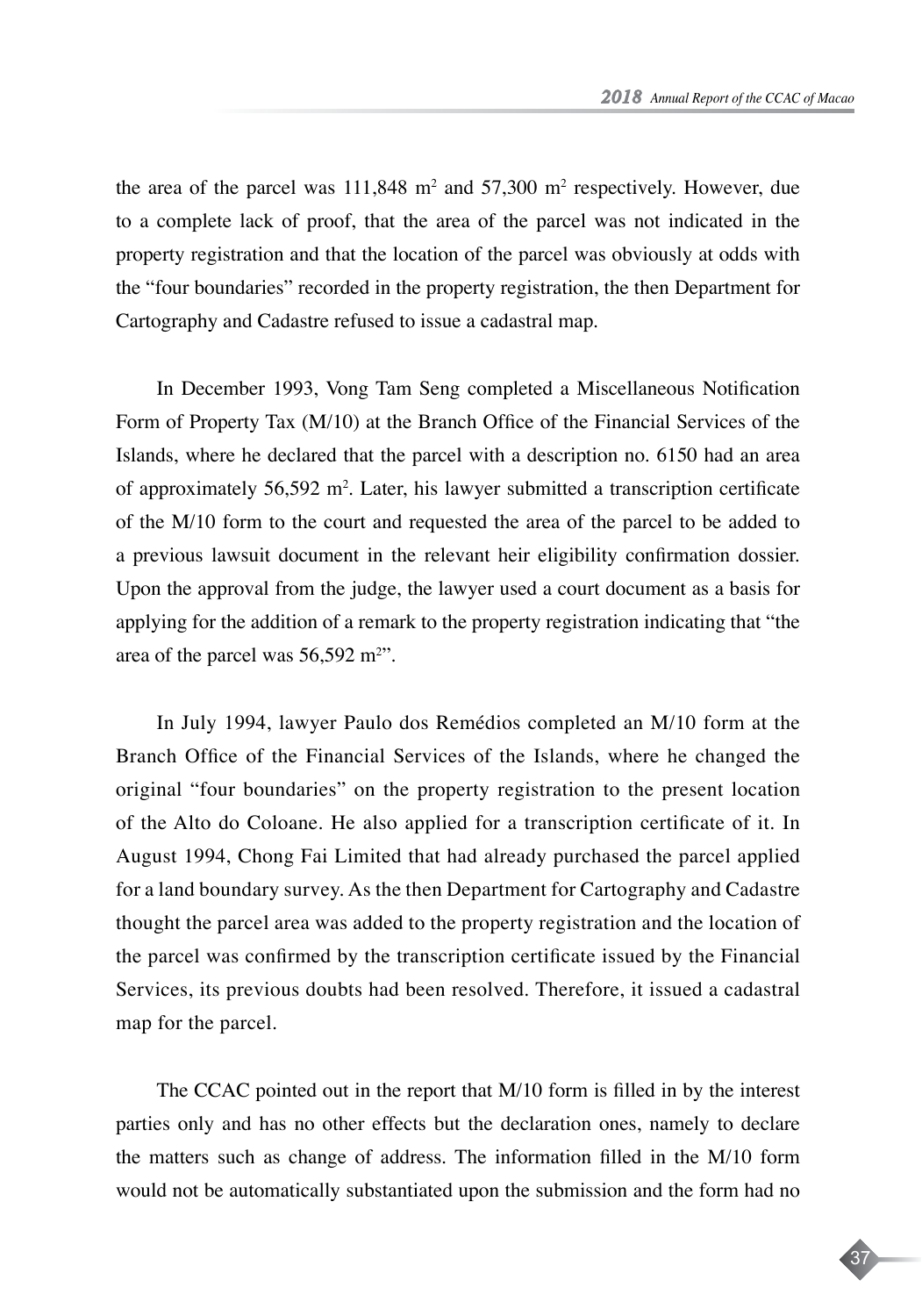probative effect. The issuance of the transcription certificates by the Branch Office of the Financial Services of the Islands was a weird and rare action because it had neither the capability to confirm the authenticity of the declared matters nor the power to issue any certificates related to the identification of a real property.

The Branch Office of the Financial Services of the Islands turned the transcription of the content filled in by the interest party into a certificate, i.e. had the content declared by the interest party "packaged" into a certificate issued by a public department. The court approved the amendment of a suit document according to one of the certificates. The Real Estate Registry added the remark in the property registration based on the court document. Through these acts of "packaging", the area of the parcel, which was not proved by any official documents, was openly added in the property registration.

The report also mentioned that when the court allowed adding the statement that "the approximate area is  $56,592$  m<sup>2</sup>" in the schedule of property, the value of the parcel declared by the interest party in the dossier was 57,000 patacas. The CCAC believed that the area of the parcel claimed by the interest party might be fake. If not, the declared value might be wrong because it was impossible that the land price in Coloane would be as cheap as 1 pataca per square metre at that time.

#### **3. Doubts on the location and area of the parcel**

The CCAC considered that according to the information indicated in the property registration, the east and north of the parcel with a description no. 6150 were on Estrada do Campo. This shows that the parcel should be located near the current Health Station of Coloane and the Academy of Public Security Forces of Macao at Estrada do Campo and thus it was definitely not at Alto de Coloane, because Estrada do Campo was actually on the west and the south of the site of the Alto de Coloane project.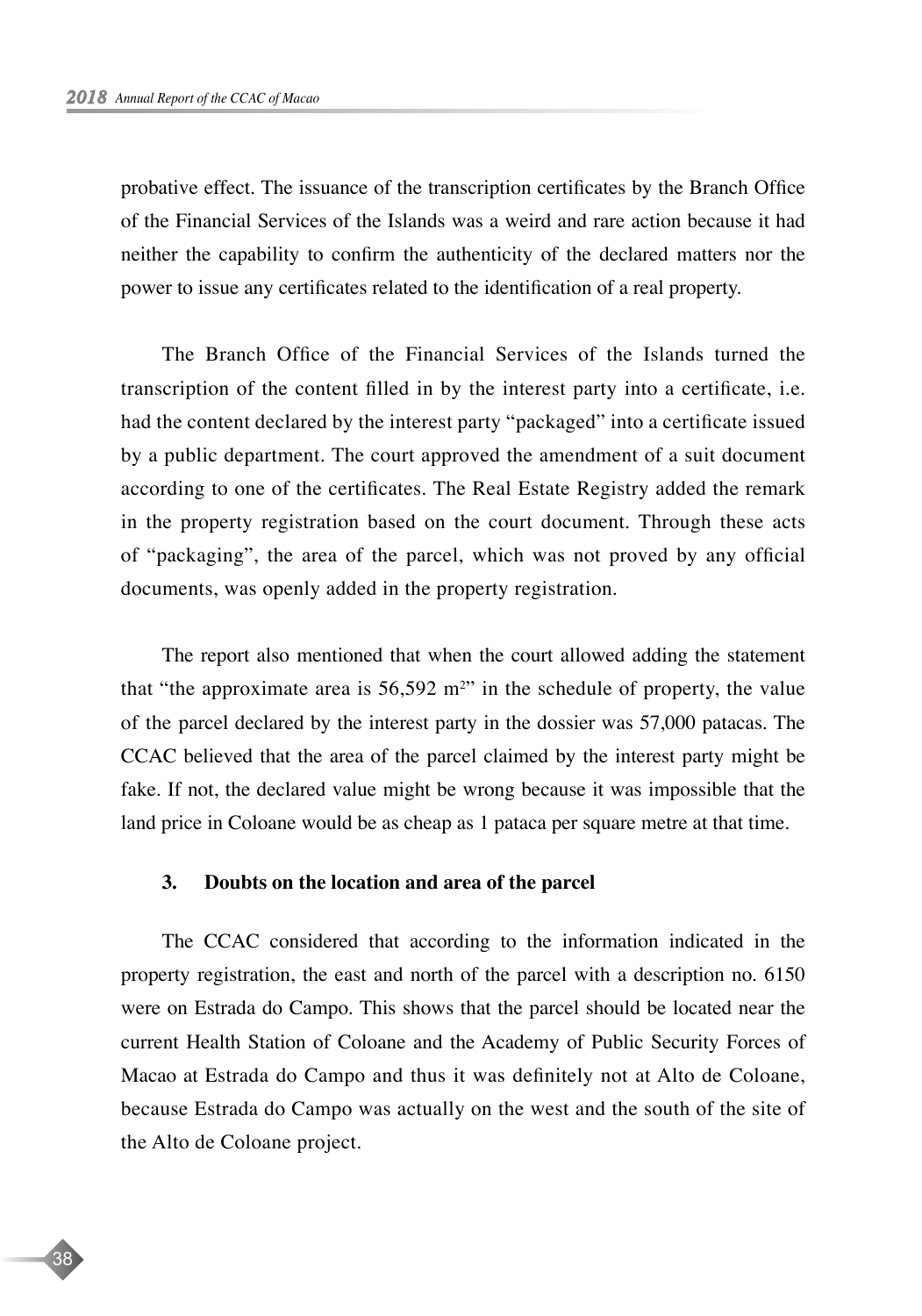The most important and effective evidence to prove the real location of the parcel was the "four boundaries" in the property registration: north and east on Estrada do Campo, south on House no. 2 and west on Beco da Porta. If we can locate Beco da Porta, we can find out the real location of the parcel through locating the intersection of Estrada do Campo and Beco da Porta.

Although the location of Beco da Porta was not found in the existing maps and information of Coloane, the data of the population census conducted on 31st December 1878 published on the *Official Gazette of the Macao Portuguese Government* shows that there were houses and residents on Beco da Porta, which revealed that when Chui Lan purchased the parcel and houses in 1903, Beco da Porta still existed.

The CCAC also found in the investigation that when Chui Lan purchased the parcel located at Estrada do Campo in 1903, he also purchased three houses located at Rua dos Negociantes at the same time. According to the then sale and purchase deed, the north of one of the houses, which was located at no. 40 of Rua dos Negociantes, was on Beco da Porta, while the south of it was a house located at no. 38 of Rua dos Negociantes. The east was on Estrada do Campo, while the west was on Rua dos Negociantes. This shows that Beco da Porta lied to the south of Estrada do Campo near Rua dos Negociantes, while the parcel with a description no. 6150 was also located there.

However, the cadastral map showed that the parcel with a description no. 6150 was located at Alto de Coloane to the north of Estrada do Campo. The CCAC's report revealed that when lawyer Paulo dos Remédios updated the "four boundaries" in the declaration form in July 1994, he replaced "northeast on Estrada do Campo" with "northwest on Estrada do Campo". It was unable to investigate if he did it intentionally or unintentionally, but the change of only one word had resulted in a "switch" of the location of the parcel from one side of Estrada do Campo to another side which was at Alto de Coloane.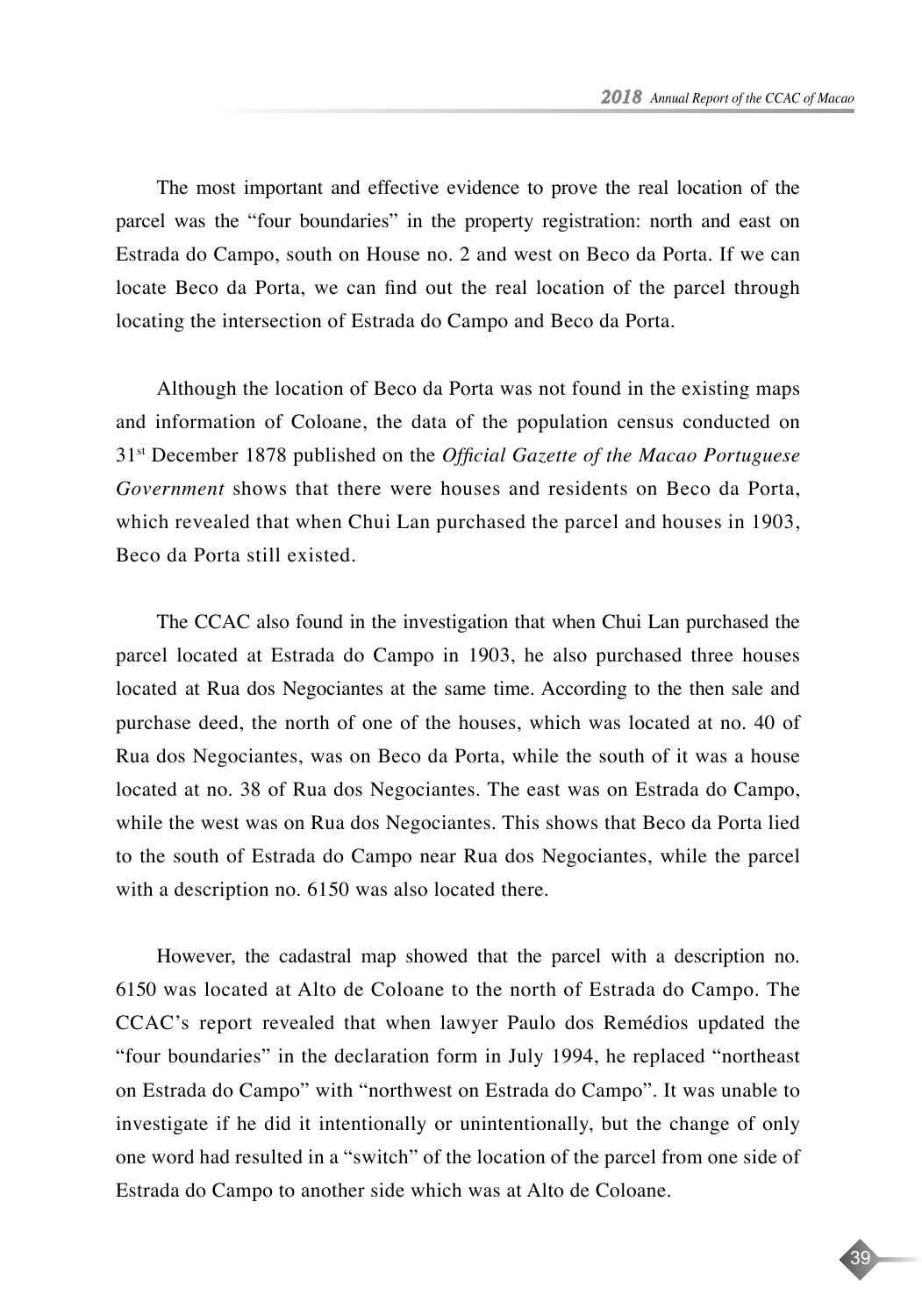The "four boundaries" updated by lawyer Paulo dos Remédios in the M/10 form was northwest on Estrada do Campo and Estrada de Seac Pai Van, southeast on Estrada Militar, northeast on Seac Pai Van Park and Aldeia da Esperança. He omitted "House no. 2" and "Beco da Porta", which were actually shown in the property registration. Since the parcel at Alto de Coloane is still a wilderness nowadays, it is impossible that there were streets or roads around there. In addition, Estrada de Seac Pai Van and Seac Pai Van Park were built later.

According to the information provided by the Cultural Affairs Bureau to the CCAC, the military blockhouse located within the project site was built in 1884 and served as a supplementary military facility of the fortress of Coloane. In other words, when Chui Lan purchased the parcel at Estrada do Campo in 1903, the military blockhouse already existed. If the parcel purchased by Chui Lan was really located at Alto de Coloane, then the establishment of the blockhouse, no matter it was built before or after the purchase, would be against common sense.

The CCAC stated in the report that the property registration in 1903 did not indicate the area of the parcel with a description no. 6150. However, from the property transactions done at the same time, we can roughly estimate the area of the parcel. When Chui Lan purchased the parcel at Estrada do Campo at 300 patacas, he also bought the house at no. 32-34 of Rua dos Negociantes at the same price. The area of the house,  $252 \text{ m}^2$ , was registered when he sold the house in 1923. Therefore, it was impossible that the area of the parcel was  $56,592 \text{ m}^2$ .

### **4. The street alignment plan that went against administrative instructions**

In August 1999, in response to Chong Fai Limited's application, the DSSOPT issued a street alignment plan for the parcel with a description no. 6150, where it stipulated that the parcel owner was only permitted to construct 7-storey buildings not more than 20.5 m (or 33.4 m above sea level) in height along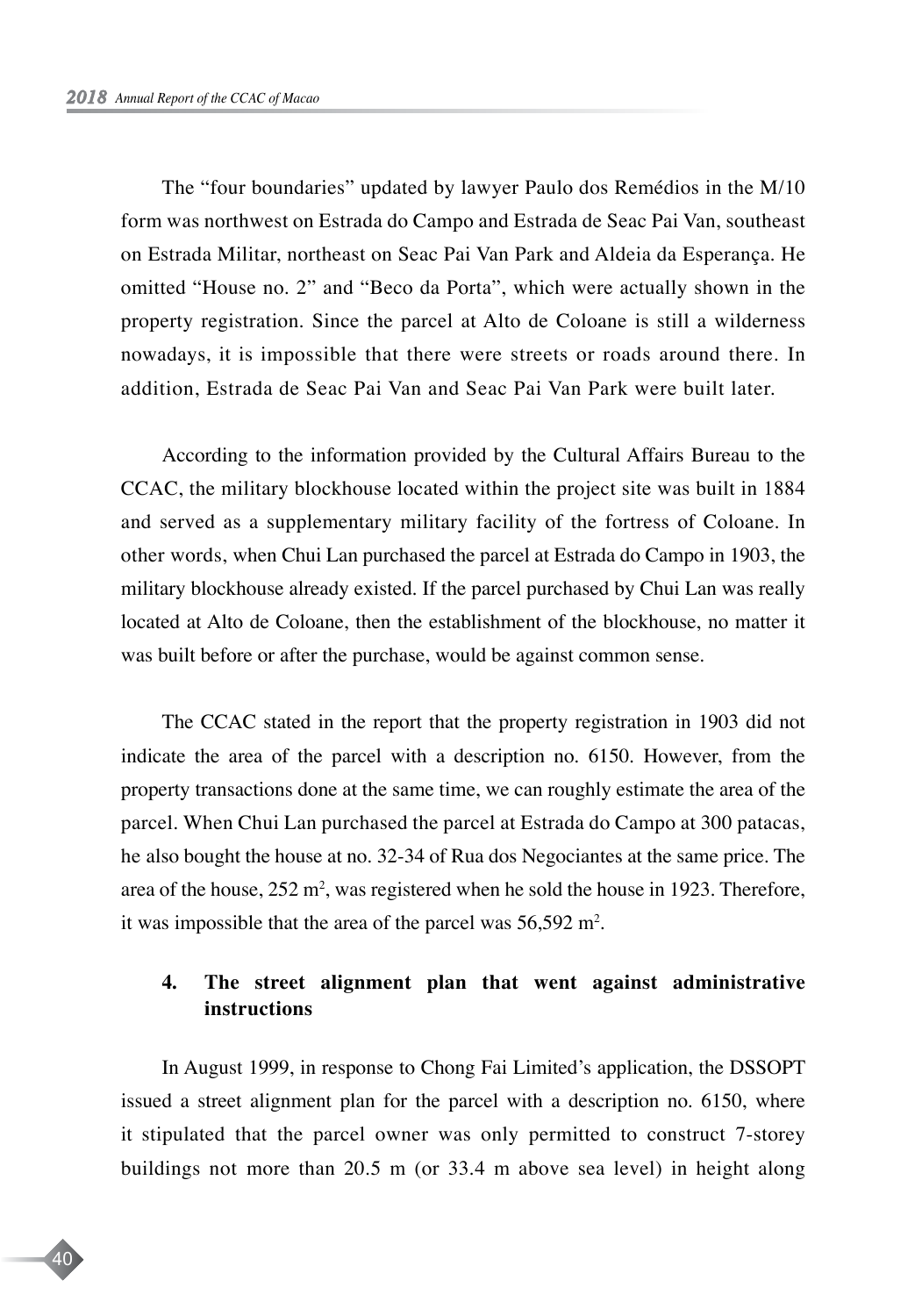Estrada do Campo and Estrada de Seac Pai Van. Moreover, the parcel owner was not permitted to carry out massive hill excavation, as an area at Alto de Coloane, covering some  $20,000 \text{ m}^2$  and adjacent to Estrada do Alto de Coloane and Estrada Militar, should be construction-free and green treated.

In May 2004, Win Loyal Limited and Chong Fai Limited entered into a sale and purchase deed in Macao. The former purchased the parcel from the latter at a price of HKD88,000,000 and then applied for a new street alignment plan in March 2009. According to a preliminary development proposal for the land parcel submitted by Win Loyal Limited, the company planned to construct nine 22-metre high independent villas and nine 115-metre high residential buildings with 37 storeys.

In December 2009, the DSSOPT issued a street alignment plan, where it stipulated that the plot ratio of the parcel concerned should be 5 and it should be divided into three sections for planning: the permitted maximum building height for the section adjacent to Estrada de Seac Pai Van should be 80 m; the section adjacent to Estrada do Campo fell within the area of the planning laid down in Administrative Instruction no. 01/DSSOPT/2009 and the permitted maximum building height should be 8.9 m; for the section adjacent to Alto de Coloane near Estrada do Alto de Coloane and Estrada Militar, only 9-metre high independent villas would be allowed and the surrounding area should be green treated.

Win Loyal Limited applied for a new street alignment plan again in March 2010 and requested the DSSOPT to relax the planning terms by increasing the permitted maximum building height to 198 m above sea level for the construction of 63-storey buildings and changing the plot ratio of 5 to a net plot ratio of 9.

In April 2011, the DSSOPT issued a new street alignment plan and no longer set different building height limits according to the topography of the concerned area. It regulated the overall permitted maximum building height to be 100 m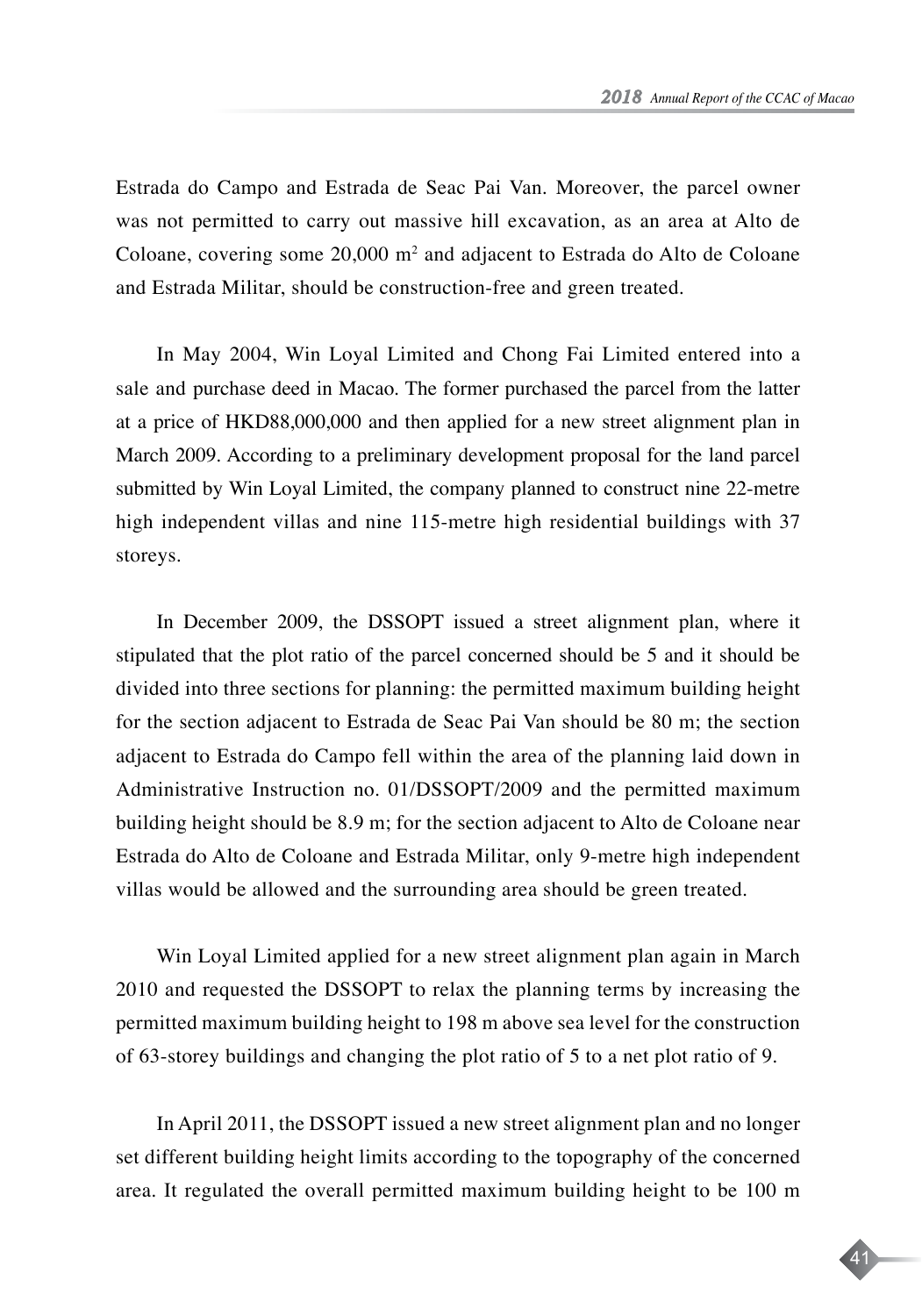above sea level and the permitted maximum net plot ratio to be 8, which was equivalent to a plot ratio of 12. Win Loyal Limited submitted a draft of the building proposal according to this street alignment plan. According to the proposal, the project, occupying  $48,868$  m<sup>2</sup> and having a total gross floor area of 668,741  $m^2$ , was slated to develop 13 towers comprising not more than 33 storeys.

The CCAC considered that since the southern part of the site of the Alto de Coloane project adjacent to Estrada do Campo fell within the area of the planning laid down in Administrative Instruction no. 01/DSSOPT/2009, the permitted maximum building height should only be 8.9 m. However, according to the street alignment plan issued by the DSSOPT, the permitted maximum building height was 100 m, which obviously contradicted the planning terms set forth in the administrative instruction.

The CCAC's report pointed out that if there was no problem and dispute concerning the title, location and area of the parcel where the Alto de Coloane project would be located, the parcel owner might apply for a new planning proposal according to the *Urban Planning Law* and subsequent approval procedures might follow. However, since the parcel is a State property, whether the relevant street alignment plan was valid became a minor problem.

#### **5. Lack of legal basis for environmental and greening assessments**

In March 2009, Win Loyal Limited submitted a development proposal, where it planned to construct nine 22-metre high independent villas and nine 115-metre high residential buildings. The Environmental Protection Bureau (DSPA) gave the following advice: "As the development of the project will lead to massive hill excavation, shrinking green area and damages to the hill's role in pollutant filtration, re-assessment of the impacts of the construction on the ecological environment is recommended."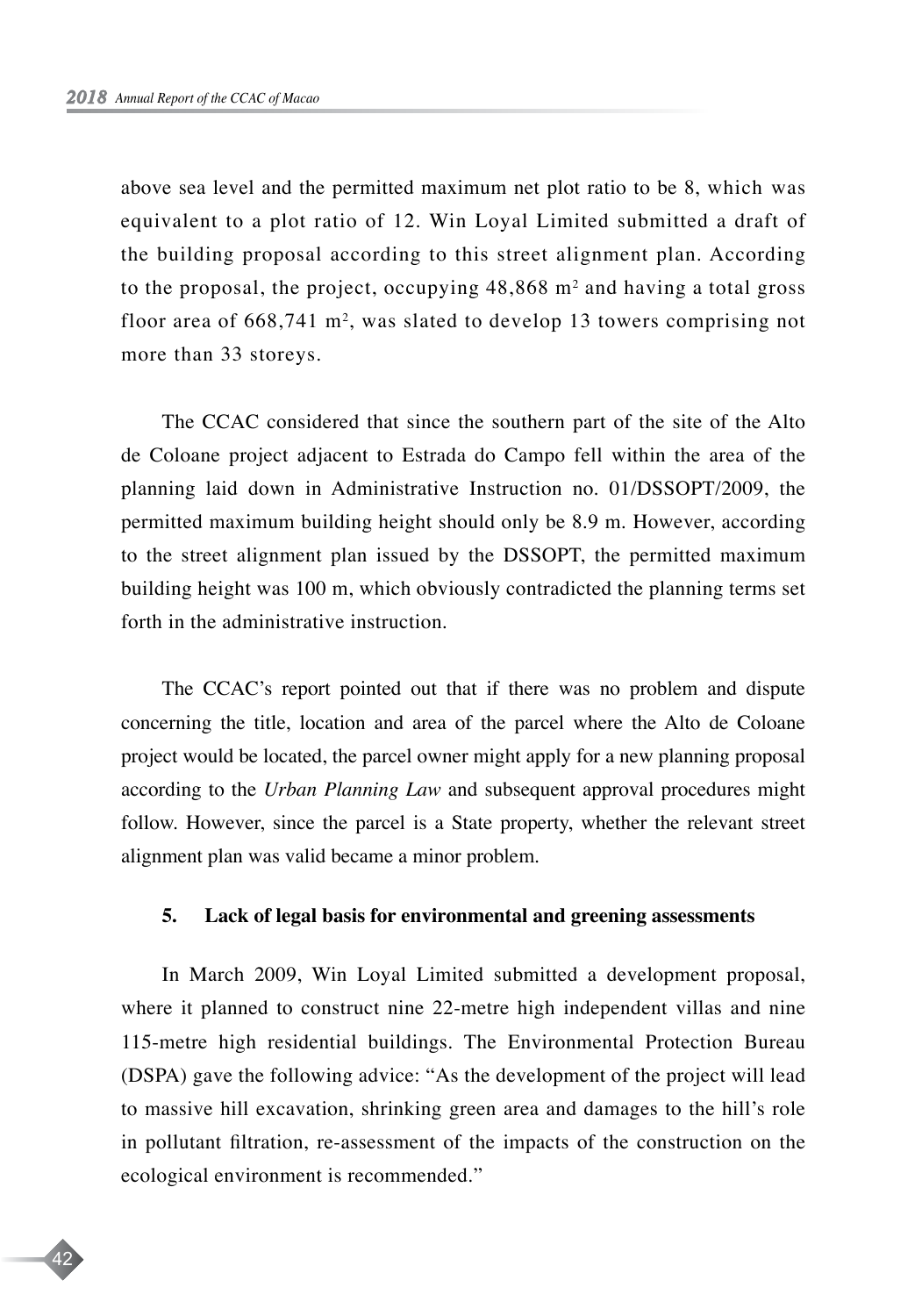The Civic and Municipal Affairs Bureau (IACM) provided the following opinions: "In order to have the project developed on level land, hill excavation is inevitable. This will cause massive damages to the structure and vegetation of the hill. In addition to the loss of a considerable green area, the excavated part of the hill will become a concreted slope." "Coloane has been the major hill area of Macao all along. Therefore, it needs careful consideration of whether the construction of the project will conflict with the urban planning of the city."

Despite that the DSPA and IACM expressed their concern over the impacts of massive hill excavation and construction of high-rise buildings at Alto de Coloane, according to the street alignment plan issued by the DSSOPT, all the 13 buildings would be at a height of 100 m above sea level. In February 2013, Win Loyal Limited submitted the environmental and landscape assessment reports to the DSSOPT. Later on, the DSPA and the IACM put forward their amendment advices on these reports. They also accepted the assessments of the project's impacts on the environment, landscape and greening in the end.

According to the investigation of the CCAC, as far as the Alto de Coloane project was concerned, there were no clear rules and regulations serving as reference for the assessments carried out by the DSPA and the IACM. There were only some internal guidelines formulated by the departments themselves. Due to the lack of the relevant statutory competence, their technical opinions about environmental protection, landscape and greening did not have any binding effect on the application for approval of the construction project and the approval made by the DSSOPT. Furthermore, as they were not able to enter the site for observation and confirmation, it was not possible to monitor whether the developer would fulfil the terms it had promised in the technical reports such as the environmental impact assessment report. As a result, they could only conduct the assessments basing on the information provided by the developer.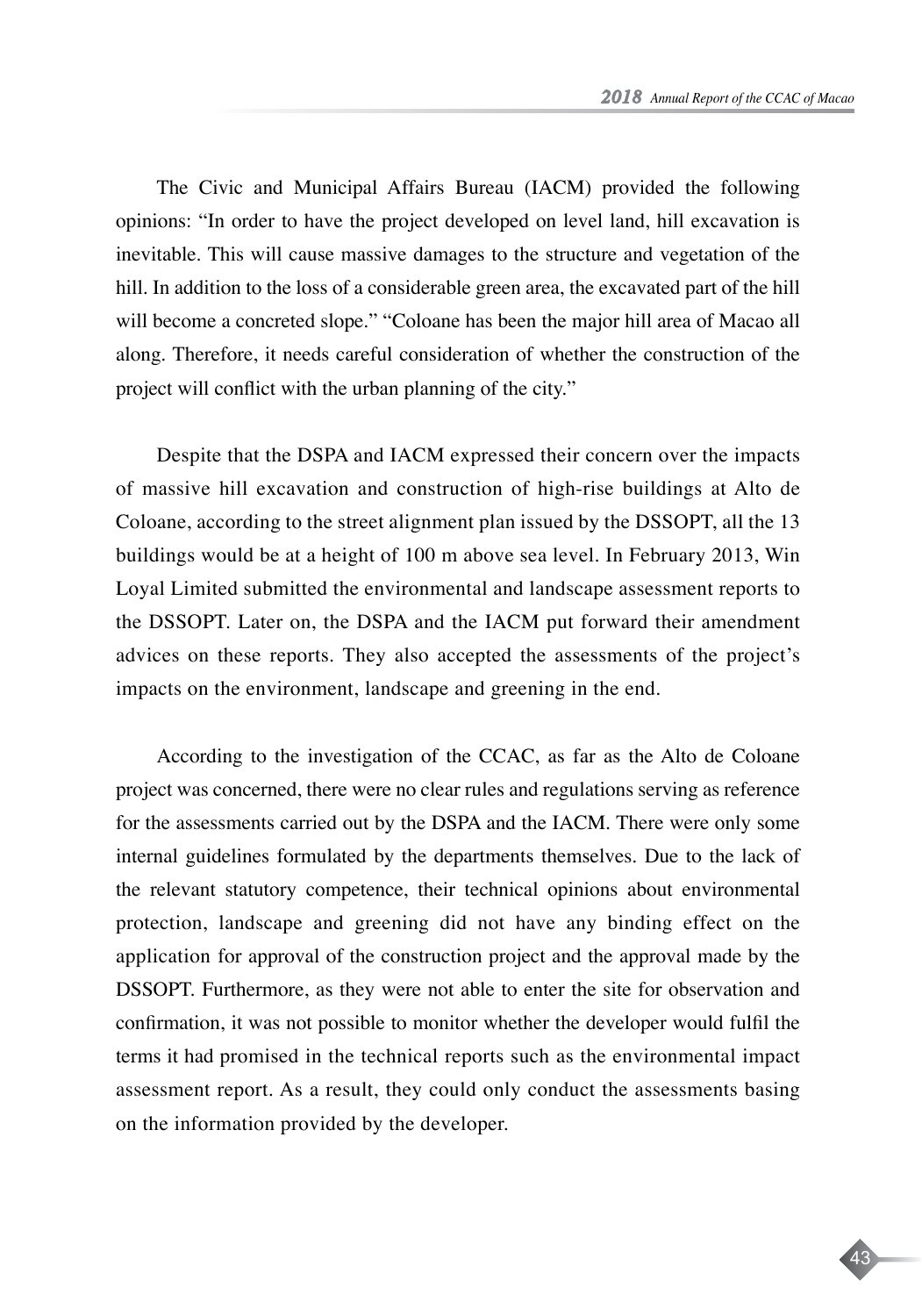### **6. Conclusion and recommendation**

According to the conclusion made by the CCAC, the parcel with a description no. 6150 was actually located near Largo do Presidente António Ramalho Eanes in the old Coloane Village instead of being at Alto de Coloane adjacent to Estrada do Campo and Estrada de Seac Pai Van, while the actual area of the parcel was, at the most, a few hundred square metres instead of 53,866 m<sup>2</sup>.

Since the information that the land boundary survey was based on was obviously at odds with reality, the administrative act of the confirmation of the boundary was groundless. Therefore, the cadastral map issued by the then Department for Cartography and Cadastre was invalid. Moreover, the street alignment plan and the official building plan approved based on the relevant cadastral information was also invalid. The street alignment plan of the Alto de Coloane project went against the planning terms provided for in the administrative instruction. Therefore, the DSSOPT should reject the application for the official building plan.

Finally, the CCAC believed that the parcel at Alto de Coloane adjacent to Estrada do Campo and Estrada de Seac Pai Van, where the construction project at Alto de Coloane would located, was not registered in the Real Estate Registry. Therefore, according to Article 7 of the *Basic Law of the Macao Special Administrative Region*, it is a State property. The CCAC suggested the Macao SAR Government recovering the land parcel following appropriate procedure and method.

# **(2) Investigation report on the vetting and approval of "major investment immigration" and "technical immigration" by the Macao Trade and Investment Promotion Institute**

The report pointed out the Macao Trade and Investment Promotion Institute (hereinafter "IPIM") lacked stringent vetting and approval and checking mechanisms for "major investment immigration" applications, the investment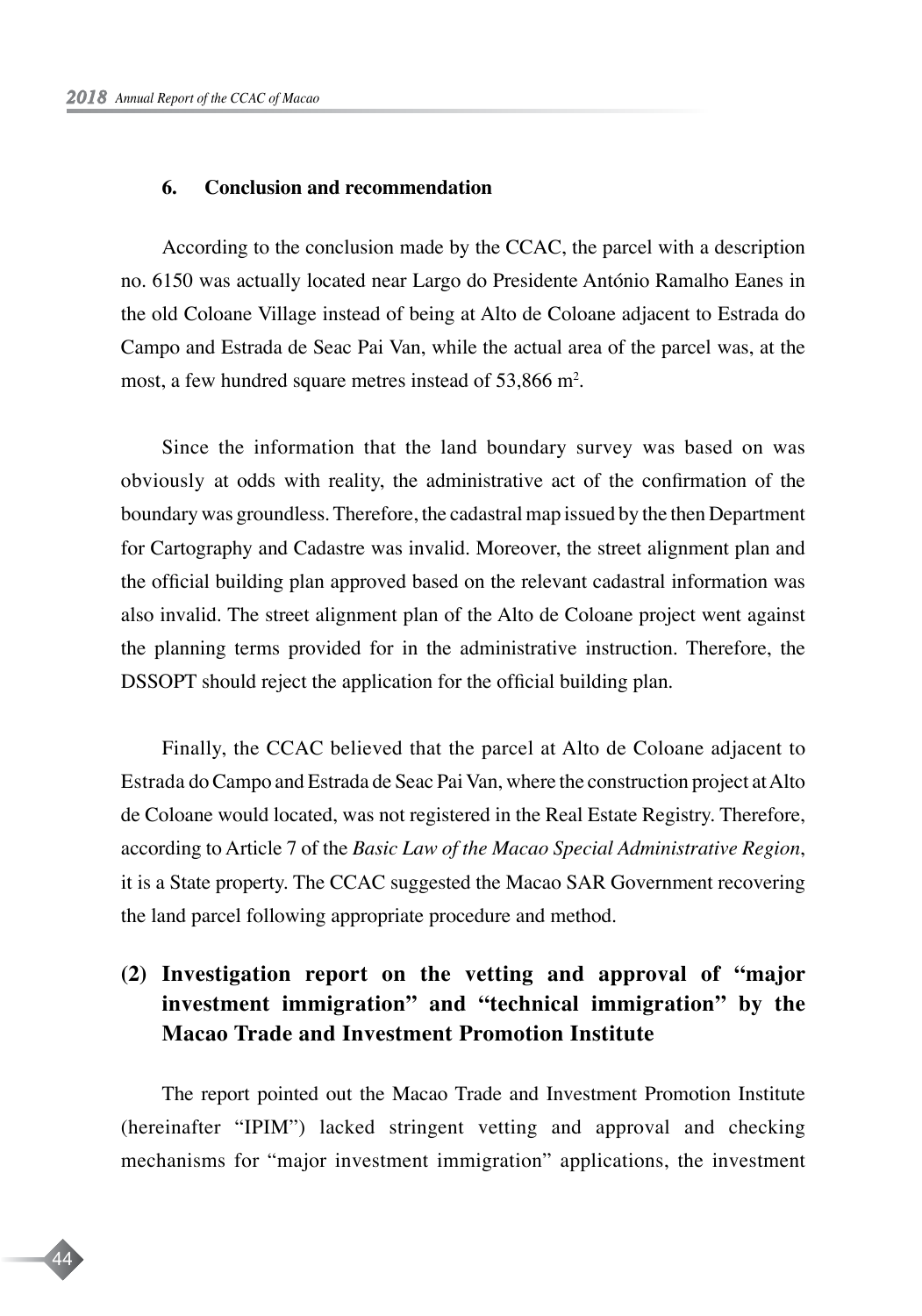amounts in some projects were too low or too large proportion of the investment amounts in them were about immovable property investment. When processing the "technical immigration" applications, there were such problems as lack of stringent vetting and approval criteria, applicants rarely stayed in Macao and obtaining temporary residency through fictitious employment.

The CCAC stated that once it had continuously received reports and complaints pertaining to "major investment immigration" and "technical immigration" in recent years, and there were indications of problems in the relevant systems and implementation, the Commissioner Against Corruption ordered an inquiry into the vetting and approval procedures for "major investment immigration" and "technical immigration" applications carried out by the IPIM.

# **1. Situation of vetting and approval of applications for "major investment immigration" and "technical immigration"**

In accordance with Administrative Regulation no. 3/2005, *Temporary Residency Regime for Investors, Management Personnel and Specialised Technicians*, non-locals may apply for temporary residency by "major investment" or being employed as management personnel or specialised technicians, which is commonly known as "major investment immigration" and "technical immigration". Apart from the applicant, his spouse, co-habiting partner or minor children may also apply for temporary residency at the same time. When the applicant and his family members have resided in Macao as temporary residence permit holders for seven years, they are eligible to apply for permanent residency in Macao in accordance with relevant laws.

According to the information on the IPIM's website, between 2008 and 2017, it received a total of 574 applications for "major investment immigration", of which 186 were approved after assessment, with 410 people granted temporary residency. During the same period, the IPIM received a total of 5,039 applications for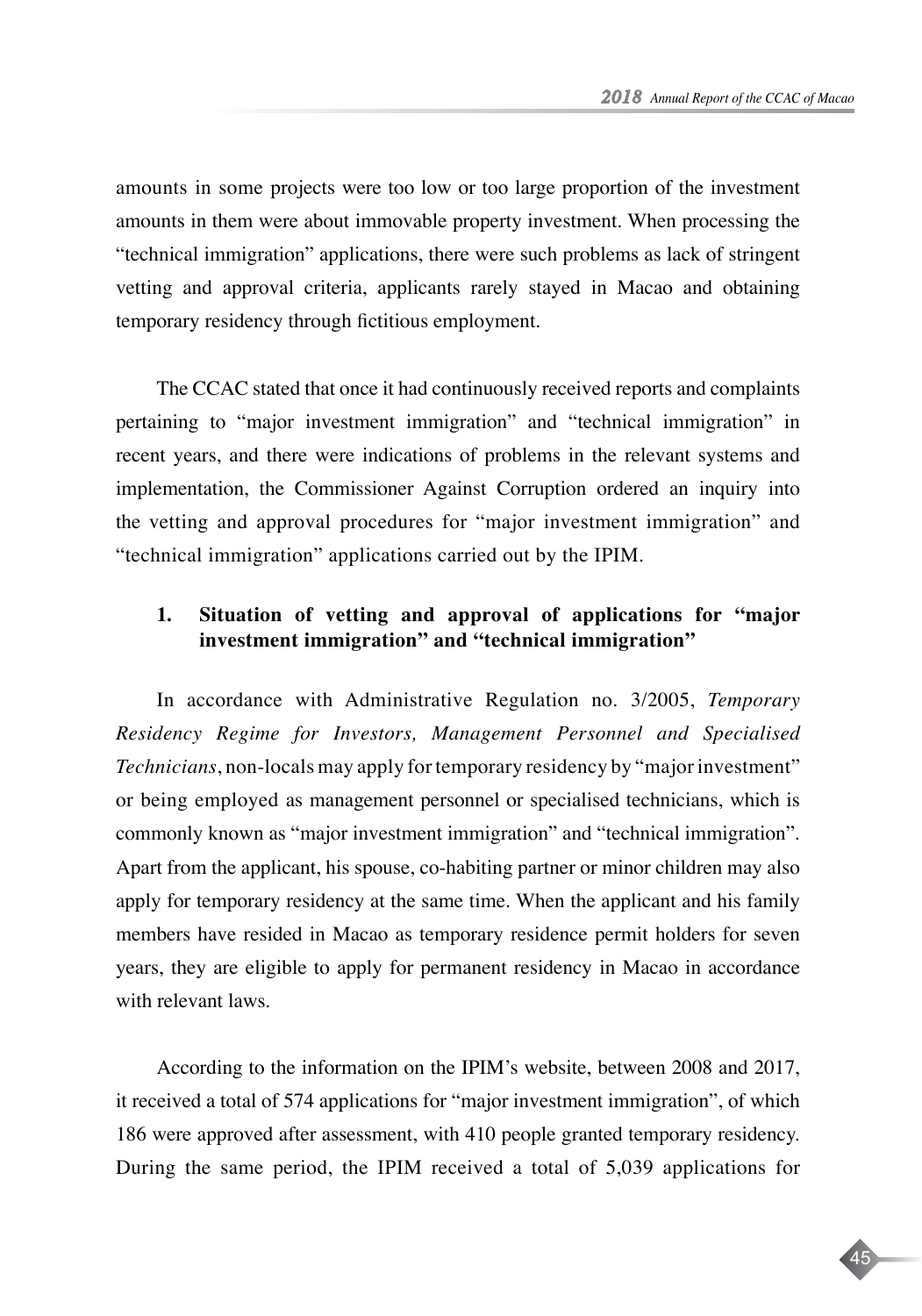"technical immigration", of which 3,296 applications were approved and a total of 5,376 people were granted temporary residency.

### **2. Problems found in the vetting and approval procedures for "major investment immigration"**

Although the IPIM had improved the vetting and approval procedures for "major investment immigration" applications through introducing the points scheme and increasing the reference minimum investment amount, the CCAC found that the IPIM lacked stringent vetting and approval and checking mechanisms for the investment amount and implementation of the investment projects. The problems are presented in the following aspects:

### **1) Investment amount of some "major investment immigration" investment projects being too low**

"Major investment immigration", as its name suggests, requires the applicants to make significant investment before temporary residency may be granted. When it comes to significant investment, either the field of the investment project should be a more important one or there is a larger investment amount. However, during the investigation, the CCAC found that many approved applications for temporary residency did not meet the relevant standards.

Although Administrative Regulation no. 3/2005 does not have definite provisions for the minimum investment amount for "major investment immigration", according to the IPIM's internal guidelines, the reference minimum investment amount used to be MOP1.5 million prior to 2015 - same as that required for the applications for immigration through purchase of immovable property. However, according to the data provided by the IPIM, in the 186 approved initial applications for temporary residency between 2008 and 2017, the investment amounts declared in 28 of the applications were less than MOP1.5 million, accounting for 15.07% of the total.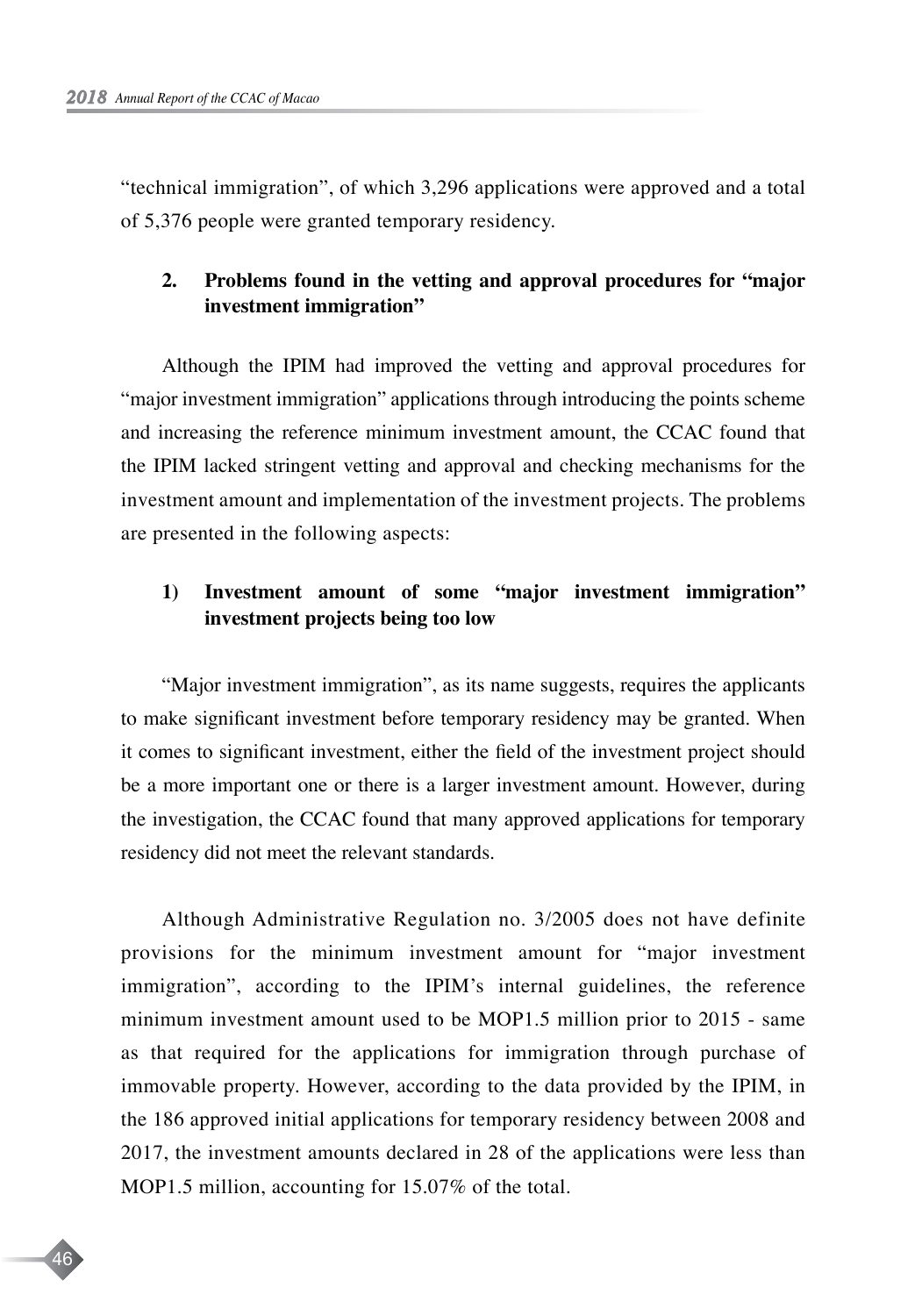The CCAC considered that the social and economic benefits brought by an investment cannot be evaluated merely by the investment amount. However, before the IPIM raised the reference minimum investment amount to MOP13 million in November 2015, the investment amounts in the approved applications of "major investment immigration" were, in general, relatively low, while many of them involved traditional businesses such as catering, tourism, trading, investment and construction. These investment projects could not fully reflect the "significance" of the investments and made it difficult to achieve the legislative objective to enhance the economic development and diversify the industries of Macao.

# **2) Too large proportion of the investment amounts in some of the projects in "major investment immigration" applications were about immovable property investment**

When processing the applications for "major investment immigration", the IPIM includes the expenses of purchase or rental of immovable property and refurbishment of operation facilities into the investment amount. Since the investment amounts were relatively low in general and the prices and rentals of immovable properties in Macao were relative high, a very large proportion of the investment amounts in the investment projects in the "major investment immigration" applications was related to property. In the 186 approved initial applications for temporary residency by "major investment immigration" between 2008 and 2017, the businesses run by 11 companies were about "real estate investment and development" or similar ones. Moreover, in one application, the business ran by the relevant company was merely "property investment".

According to Administrative Regulation no. 3/2005, there are two types of "major investment immigration". One may apply for temporary residency by "major investment" or "major investment plan". The CCAC found in the investigation that some applicants firstly submitted a so-called "investment plan" and were granted temporary residency. When applying for renewal, they submitted the property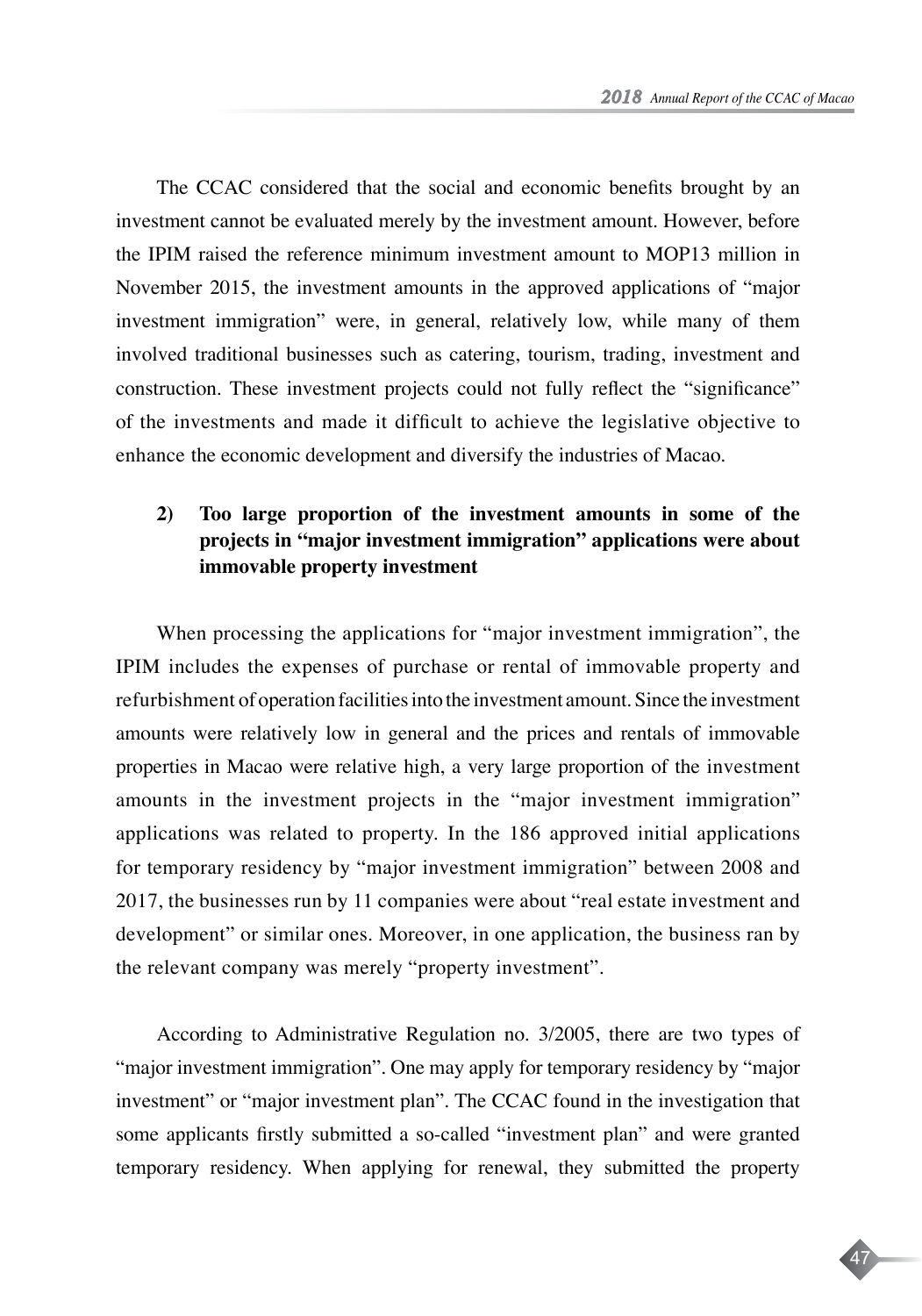registration certificates proving purchase of immovable properties under the names of the companies in order to create a false impression that the investment plans had already been implemented. They made use of the IPIM's practice of attaching importance to immovable property investment when processing the applications and managed to obtain temporary residency with fictitious investment projects.

For example, an applicant submitted to the IPIM a "major investment plan", which was to establish a construction company. The intended investment amount was MOP2,842,290. When applying for renewal, the applicant submitted property registration information about the purchase of two office units under the name of the construction company as proof of implementation of the investment plan. Without carrying out any site inspection to confirm whether or not the aforesaid units were used as the office of the company and further verifying the authenticity of other documents related to the operation of the company, the IPIM eventually approved the application for renewal of temporary residency. However, the CCAC found in the investigation that the two units had been leased out upon the purchase and never served as the office of the company as claimed by the applicant.

On 3rd April 2007, the Macao SAR Government promulgated Administrative Regulation no. 7/2007, which suspended the implementation of the regulation on application for temporary residency by purchasing immovable property. The CCAC considered that some people might not truly intend to invest in Macao. Instead they packaged purchase of property into a major investment project. The ultimate purpose of "disguising purchase of property as investment" was to obtain the right of abode in Macao. Therefore, the IPIM should not consider an investment project as "major" simply because the applicant had purchased immovable property as major investment. Otherwise, "major investment immigration" would simply become "immigration by purchase of property". In this sense, such practices have contradicted not only the legislative intention to attract major investments from other places but also the SAR Government's policy of suppressing property price.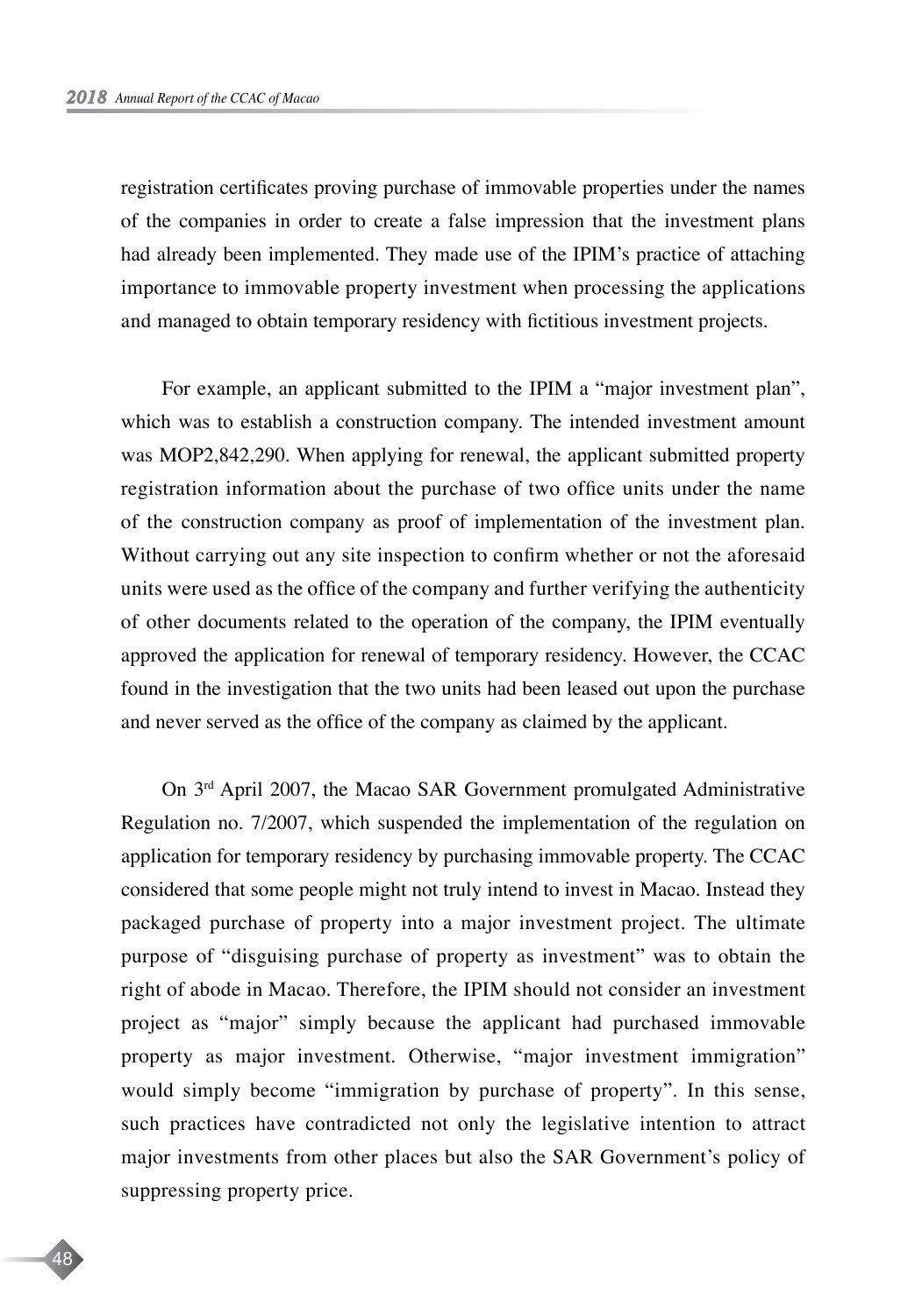### **3) Lack of stringent vetting and approval and checking mechanisms**

According to the requirements of the IPIM, applicants of "major investment immigration" should provide business registration, business licenses, financial statements and tax payment of their companies as well as proof of the investment amount and business revenues. Nevertheless, the IPIM usually only conducts formality checking on these documents submitted by the applicants without verifying the authenticity of the documents and the truthfulness of the facts in a serious manner. They do not send staff off to the claimed operating locations of the companies to verify their operations either.

For instance, an applicant submitted the "financial statements" of his company between 2009 and 2014 in order to prove that the investment plan was already implemented. During the investigation, the CCAC found that when comparing these "financial statements" with the tax affairs application submitted to the Financial Services Bureau and the Social Security Fund contribution records, one can easily find that there were such situations as fictitious incomes and expenditure, false declaration of undistributed profits and wage rolls of employees on these statements.

During the investigation, the CCAC also discovered the following situations: the companies claimed by the applicants had no actual operation or had stopped operation; the locations of the claimed companies were left empty for a long while or used for other purposes; phone calls made to the claimed companies were unanswered or the phone numbers were not in service; no information about the claimed companies could be found on the internet, etc. In response to such phenomena, the IPIM once opined that the bureau itself was just an administrative department without inspection and law enforcement powers. It was therefore difficult for them to carry out holistic inspections and verifications. However, in the CCAC's opinion, as a department responsible for vetting "major investment immigration" applications and making approval suggestions, the IPIM is duty bound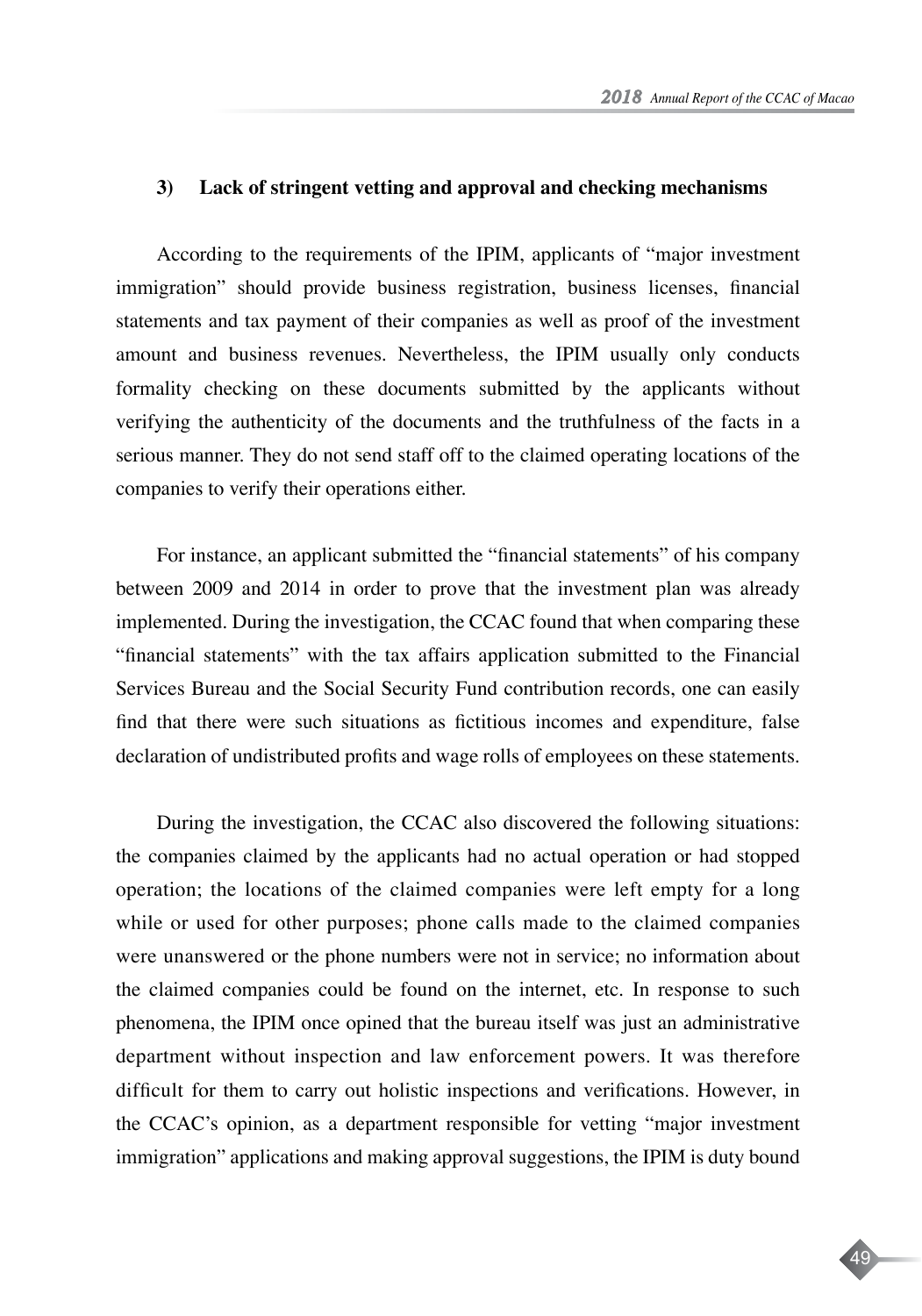to verify the authenticity of the application documents and check the implementation status of the projects. After all, such issues are not only the prerequisites for application approval but also the duties of a public department.

## **3. Problems found in the vetting and approval procedures for "technical immigration"**

According to the investigation of the CCAC, during the IPIM's processing of the "technical immigration" applications, there were such problems as lacking stringent vetting and approval criteria, applicants not staying in Macao for a long period of time and obtaining temporary residency by means of fictitious employment.

# **1) Lack of stringent vetting and approval criteria for "technical immigration"**

According to Administrative Regulation no. 3/2005, the category of "technical immigration" covers two types of persons, namely management personnel and specialised technicians. The prerequisite for approval is that the academic qualifications, professional qualifications and experience possessed by the applicant are particularly beneficial to the Macao SAR. After the investigation, the CCAC found that there were applicants who did not possess professional or academic qualifications, whose professional backgrounds did not match with their work positions, or whose jobs had nothing do with managerial or professional skills.

For example, an applicant applied for "technical immigration" as the general manager of an offshore company operating plastic product business, while he only had a graduation certificate issued by a secondary school in Guangdong province; another applicant, a director of an offshore copper foils company, did not have any academic qualification documents in his application dossier for "technical immigration". As another example, someone made an application for "technical immigration" as a deputy director of a medical centre and it was approved. As the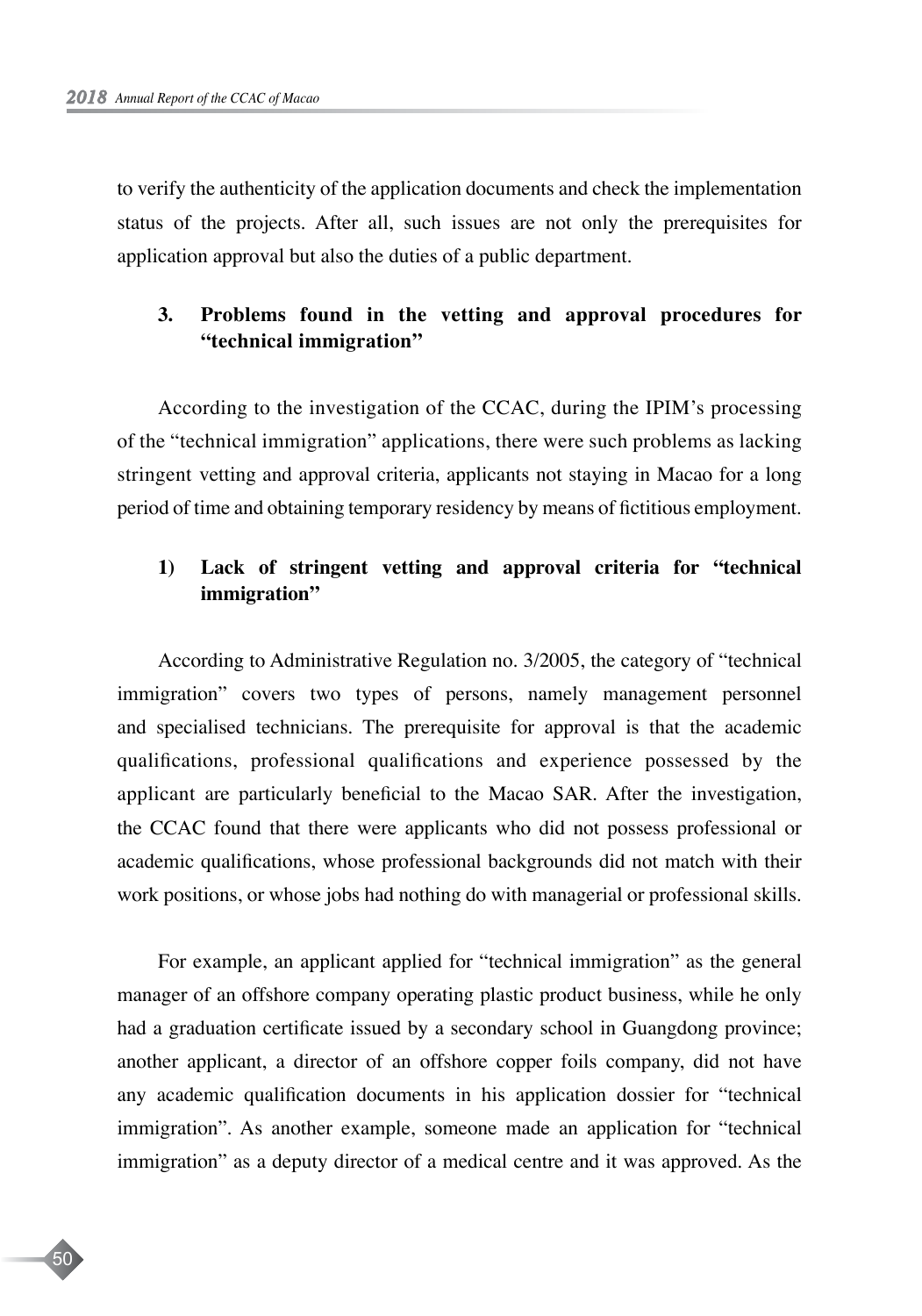medical license of the centre was terminated by the Health Bureau, the applicant left the position less than one month after joining it. Subsequently, he was employed as a security manager at a construction company. The applicant claimed that he was "responsible for healthcare management of all staff members of the company and organising regular medical seminars for the staff", but the fact was that there were only a dozen workers in the construction company, and his professional healthcare management background was a far cry from that of a security manager. Despite that he stayed for no more than 14 days each year during three years' time, his renewal application for temporary residency was still approved by the IPIM.

During the investigation, the CCAC also found that the positions of some applicants were questionable. Some were found to only list their past work experiences without submitting any proof, while the IPIM, without making any verification, directly based on the work experiences and seniority claimed by the applicants and suggested approvals for their "technical immigration" applications.

With regard to the problem that the work performed by the applicants was not considered a "professional skill", the CCAC believed that the technical immigration applications should not be approved. Otherwise, it will blur the boundary between management personnel/specialised technicians and non-resident workers. This will also be a departure from the original intention of attracting managerial and technical professionals through "technical immigration".

#### **2) Applicants for "technical immigration" rarely stayed in Macao**

The CCAC analysed the travel records of over 600 applicants for "technical immigration" and discovered that over 100 of them rarely stayed in Macao or only stayed for a very short period of time every year. Even some of them stayed for less than 10 days every year. Following an in-depth investigation, the CCAC found the situations in which the actual duty of the applicant was not consistent with his job title as declared in the application or he was doing a job not related to Macao.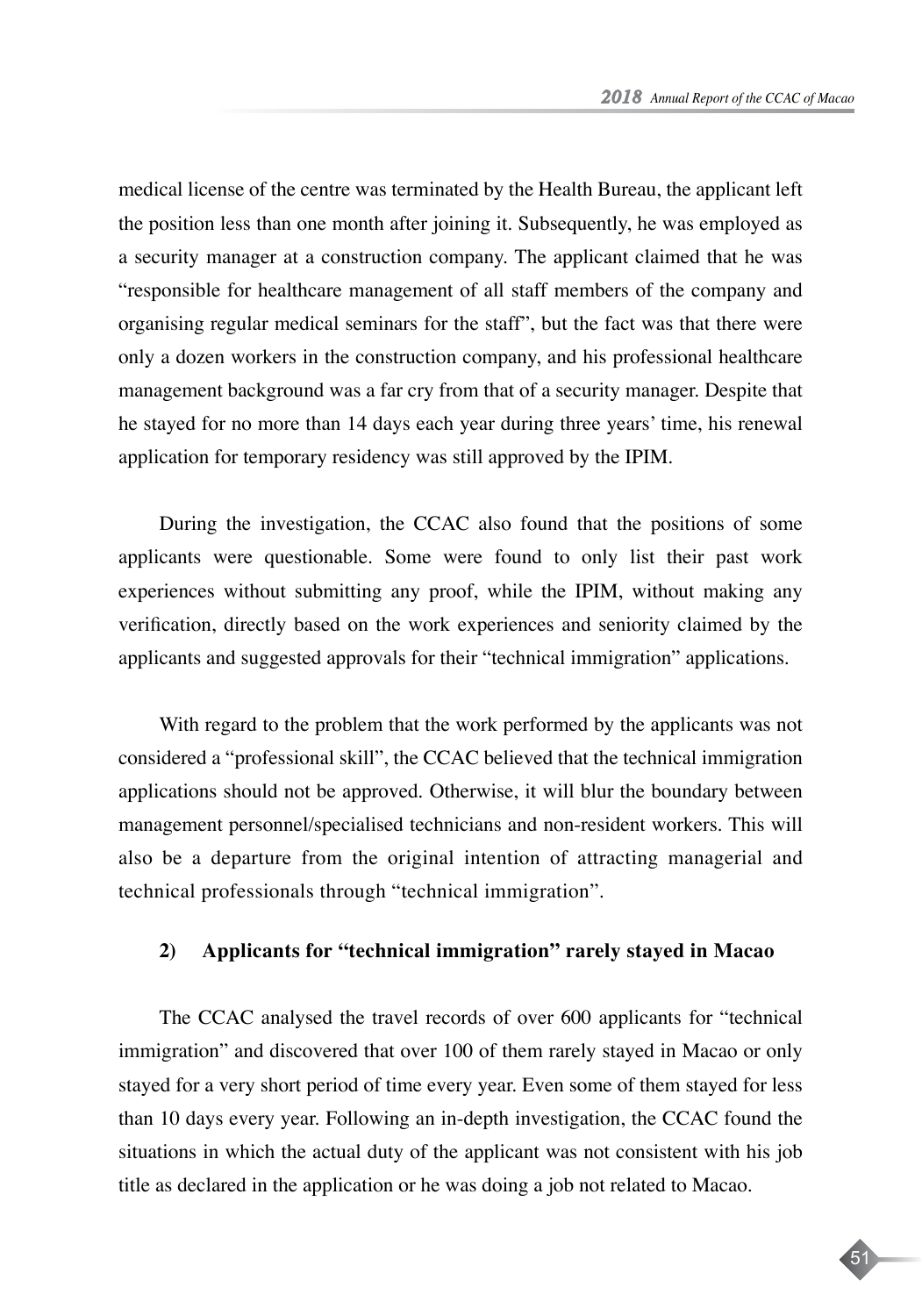For example, an applicant was granted a "technical immigration" permit as the deputy general manager and chief financial officer of a fresh food and grocery trading company. However, he only stayed in Macao for only 37 days between 2010 and 2014 and was even away in the entire year of 2015. It was found in the investigation that the person usually resided in the Chinese mainland and his job was simply to provide the information about tendering and opinions to the owner of the company.

Another applicant was granted a "technical immigration" permit as the chief financial officer of a travel agency. Although the employment contract indicated that the work location was in Macao and that he worked for fixed hours. However, between 2013 and 2016, the applicant stayed in Macao for no more than 37 days every year. It was found in the investigation that actually he was not responsible for financial works. In fact, his job was to promote group travel for the agency in the Chinese mainland.

According to the internal legal opinions of the IPIM, the law presumes that Macao SAR Resident Identity Card holders usually reside in Macao. Also, the law on residency by investment does not deem the length of time the applicant stays in Macao as one of the criteria for the vetting and approval of application for "technical immigration". Therefore, when processing the applications for renewal of temporary residency, the IPIM did not check whether or not the applicant had stayed in Macao and the length of time of his stay.

The CCAC considered that applicants for "technical immigration" should stay in Macao to serve local companies and institutions. If the applicant can work for a Macao company outside the territory, normal employment is enough and it is not necessary to apply for temporary residency in Macao by "technical immigration". The fact that the applicants merely stay in Macao has gone against the legislative intent to attract management personnel and specialised technicians to Macao in order to enhance local economic and social development.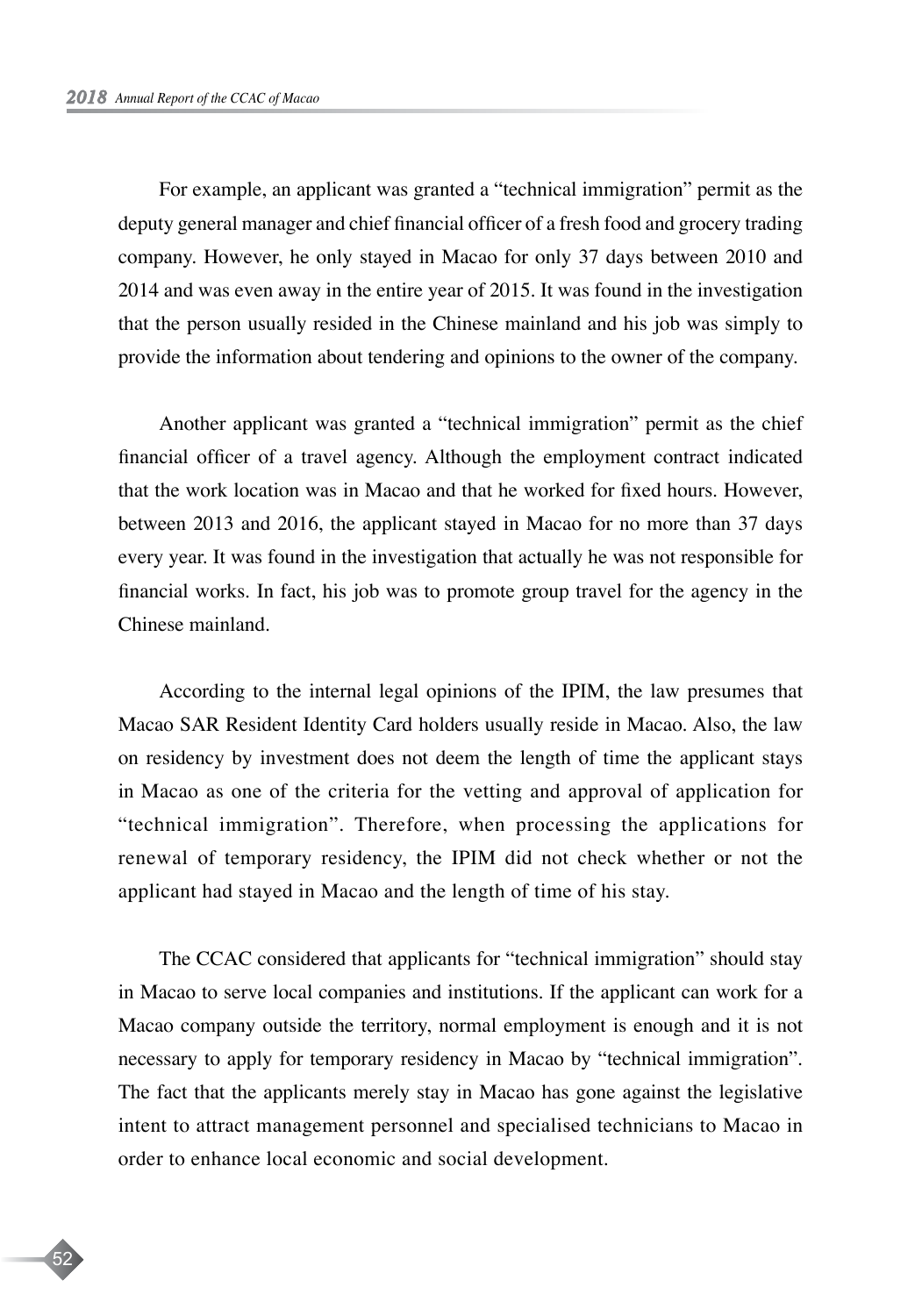### **3) Obtaining temporary residency through fictitious employment**

The CCAC discovered in the investigation that some applicants for "technical immigration" obtained temporary residency permits through alleged fictitious employment relationship.

For example, a person who used to study a course in design in Macao applied for "technical immigration" as the "business development manager" of a shop selling mobile phones and electronic products and his application was approved. When applying for renewal, he claimed himself as the "chief executive officer" of the shop. According to the employment contract, the applicant's monthly salary was MOP50,000. However, according to the documents submitted for the application, the total after-tax profit of the shop in the previous year only amounted to MOP520,000. Following investigation, the CCAC discovered that the applicant was not in Macao for years and the staff of the shop never seen the "CEO" or even knew there was such a person. Moreover, the shop owner even failed to provide the proof of payment of his salary, which raised many doubts on the employment.

Another example is that a person was granted a "technical immigration" permit as the general manager and deputy editor-in-chief of a newspaper publisher and claimed that his monthly pay was MOP40,000. However, the newspaper was a weekly newspaper which was not issued regularly. Sold at around MOP2 for each copy, the newspaper had as annual circulation of 4,000 to 5,000. It was found in the investigation that the annual pay of the owner and president of the publisher was only MOP60,000, but the applicant's annual pay reached MOP480,000. In accordance with the employment contract, his working place was located at a shop in a building in the northern district of Macao and his working hours were fixed. However, the CCAC found in the investigation that the longest period of his stay in Macao was only 10 days every year between 2013 and 2017. These signs showed that the relevant employment relationship did not exist.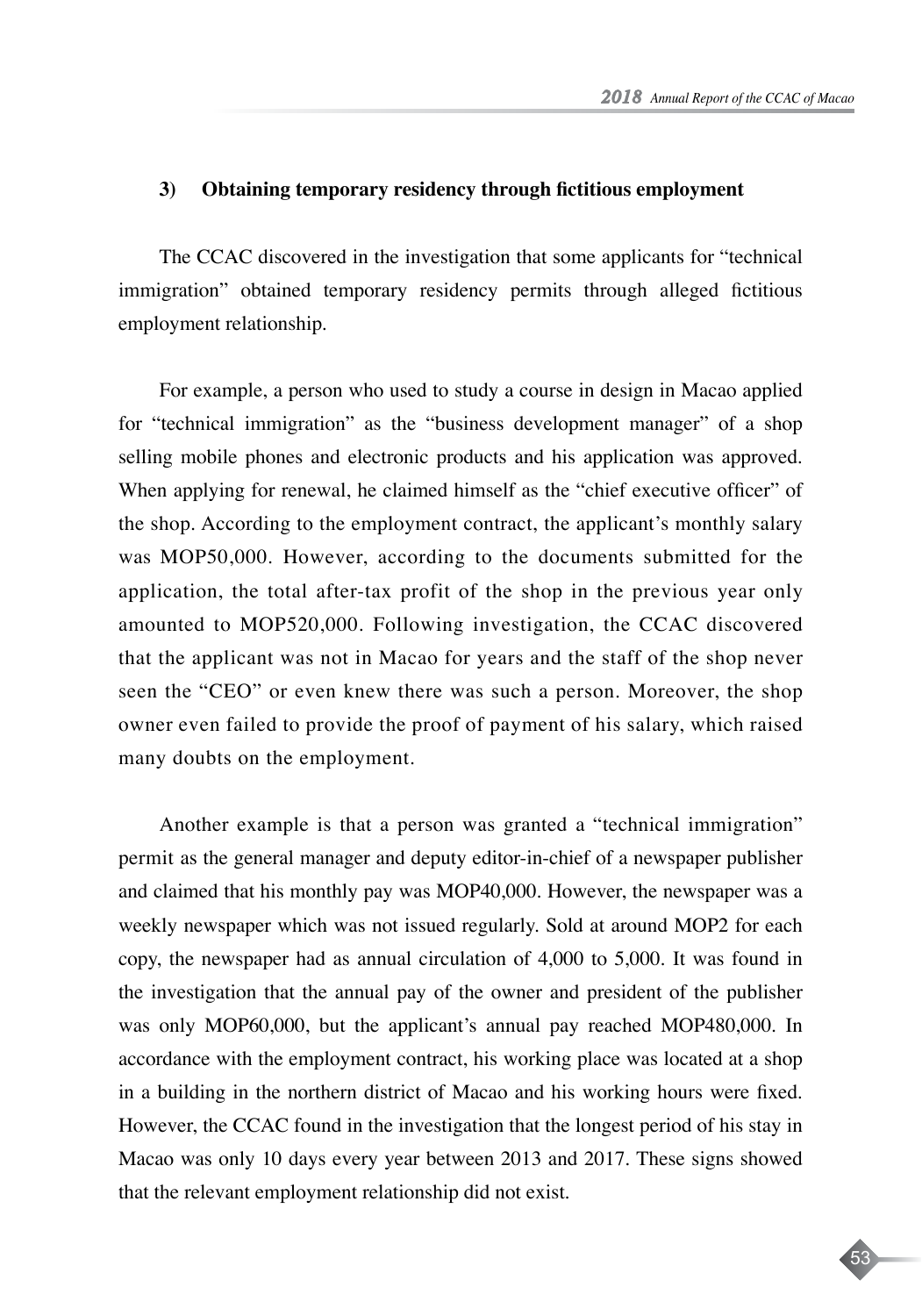The CCAC considered that when assessing the applications for "technical immigration" or renewal, the IPIM would have easily found the doubts about fake employment in the above cases. Therefore, the IPIM should be very alert to the illegal acts which might exist and promptly follow up the doubtful cases. If necessary, it may seek help from the departments with criminal investigative competence to investigate whether the situations of "fake talent" or "fake employment" exist in order to ensure that the legal regime of "technical immigration" will not be abused.

#### **4. Opinions and suggestions**

The CCAC stated that the purpose of carrying out the inquiry into the IPIM's vetting and approval of applications for "major investment immigration" and "technical immigration" is to review the problems existing in the relevant administrative procedures and the operation of the department and thus enhance the improvement of the relevant mechanisms. To sum up, the CCAC considered that the following matters deserve the attention of the relevant department:

### **1) To timely revise the law in order to plug the loopholes in the mechanisms**

The CCAC has noticed that over the recent years, the policy of "major investment immigration" and "technical immigration" and the assessment and approval of the applications have been more stringent. Also, the IPIM has conducted stricter analysis and investigation of the cases with doubts. However, the loopholes existing in the mechanisms cannot be plugged simply by restricting the policy and assessing the applications stricter. The CCAC believed that since the legal regimes of "major investment immigration" and "technical immigration" have been implemented for over ten years, the SAR Government should comprehensively review the idea of the regimes and the implementation and make amendments to the obsolete stipulations and solve the problems existing in the regulations as soon as possible.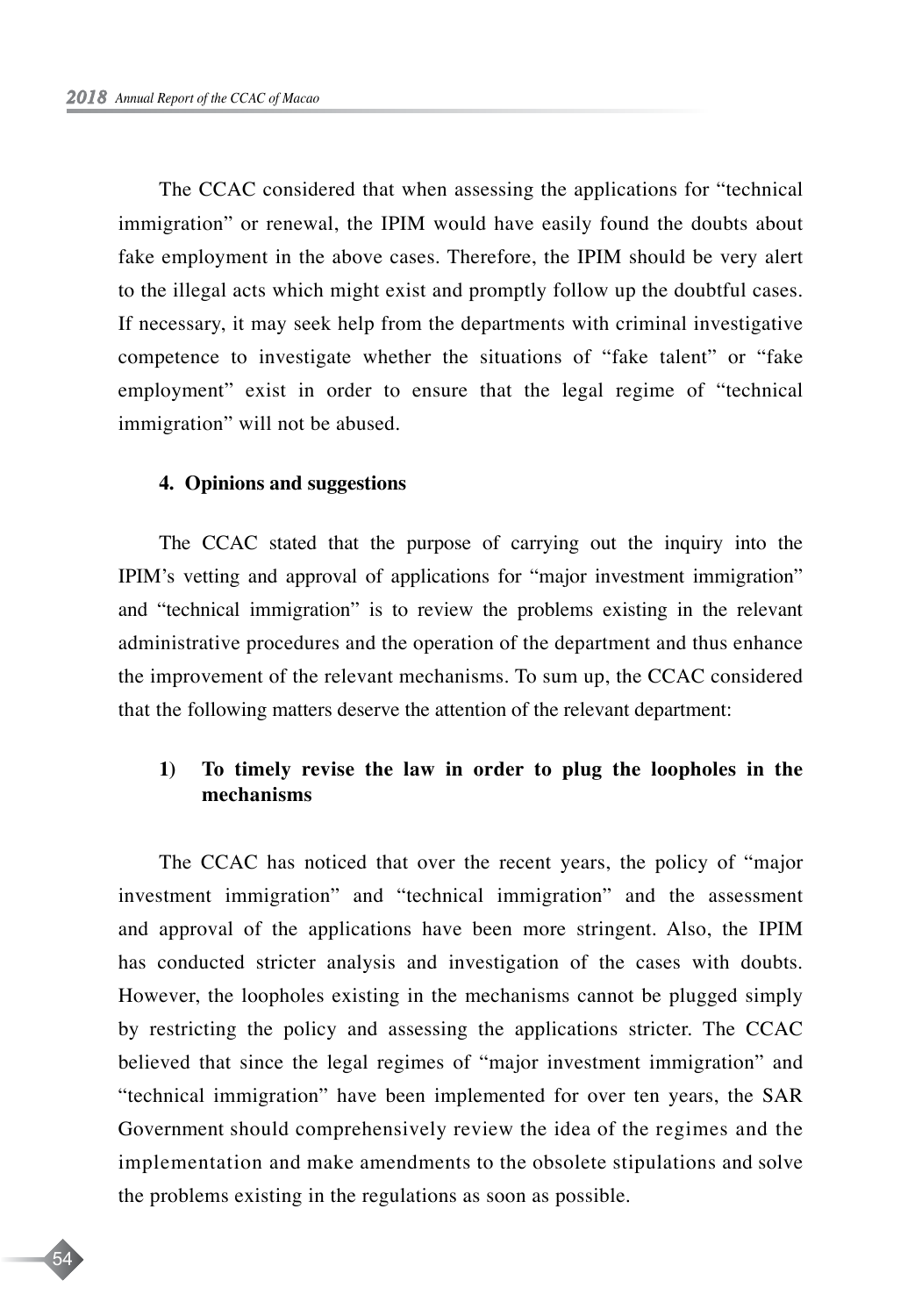### **2) To make the procedures transparent in order to minimise the occurrence of irregular situations**

The CCAC stated that the public lacked understanding of "major investment immigration" and "technical immigration" and the IPIM rarely took the initiative to publicise the policy in Macao over years. The CCAC considered that the IPIM should strictly assess the applications for "major investment immigration" and "technical immigration". However, being strict did not mean that the policy and related information might be made secret. Otherwise, it would be difficult to achieve the goal to attract investments and talents from other places. Only ensuring the transparency and openness of the application procedures and the results of vetting and approval to the largest extent may prevent the irregular and even illegal acts.

### **3) Attracting talents to Macao through mechanism overhaul**

Today, the surrounding regions are facing fierce competition for talents and employ different means to lure talents. Macao should utilise and optimise the current "technical immigration" policy and create a synergistic effect by introducing outside talents and nourishing locals. In the CCAC's opinion, doubting the effectiveness of the "technical immigration" system and even denying its significance simply because there are problems in the vetting and approval process is just a case of "not eating for fear of choking" or "trimming the toes to fit the shoes". To sustain development Macao should not exclude the idea of introducing talents from other places. Being too complacent with its existing talent policy or making it confined to locals will be no different from giving up its own competitiveness.

According to the recommendations of the CCAC, the IPIM should optimise the vetting and approval procedures for "major investment immigration" and "technical immigration" applications, establish checking mechanisms for the relevant cases, carry out promotion of the relevant policies and publicise the criteria and results in a timely manner. The SAR Government should also make timely amendments to Administrative Regulation no. 3/2005 and optimise the relevant legal regimes.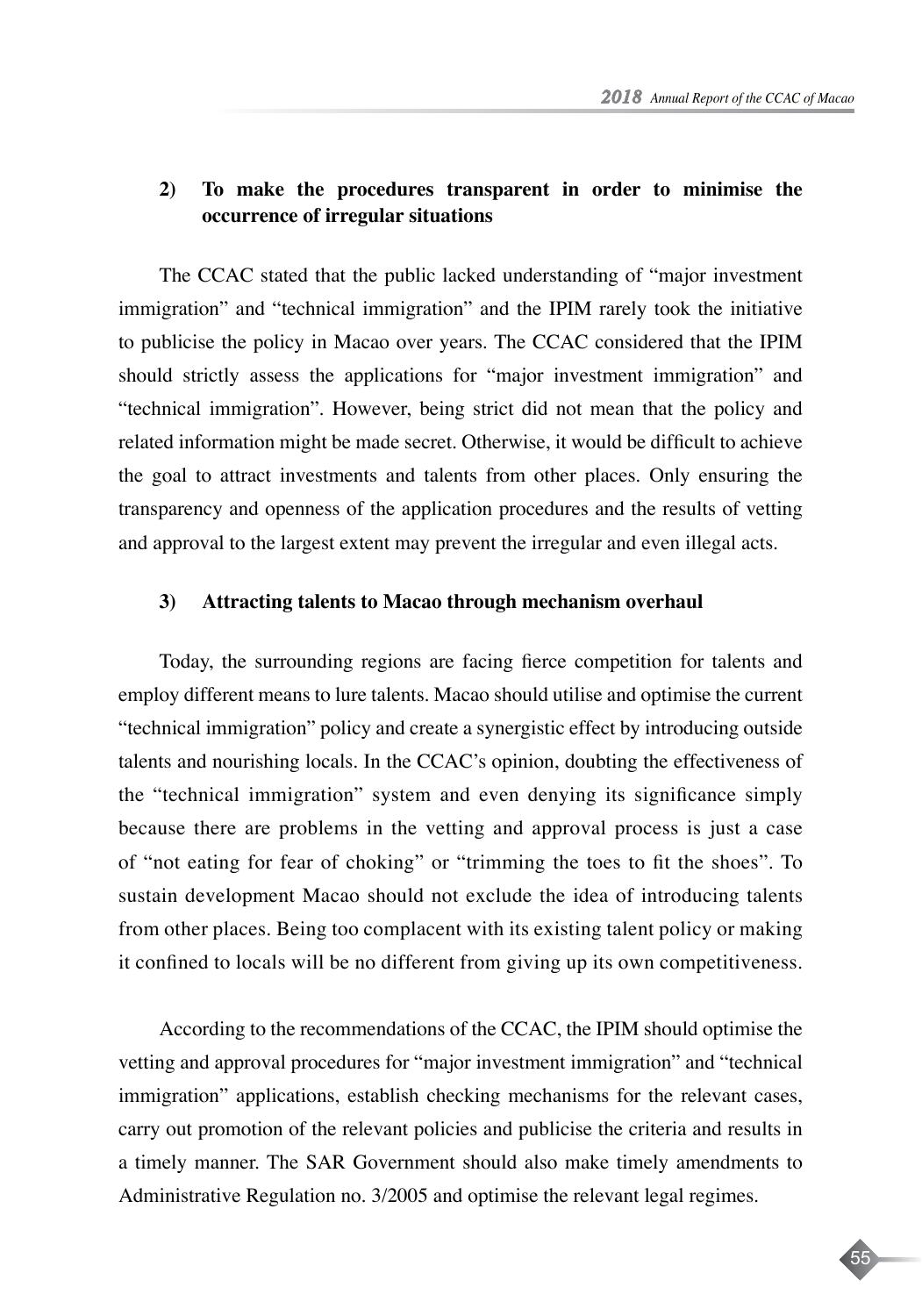# **III. Summaries of cases**

 **I** 

The CCAC received a complaint from the vendor of a vegetable stall in a market, who had been accused by the Civic and Municipal Affairs Bureau (IACM) of selling uninspected vegetables and thus whose tenancy of the stall had been withdrawn. The complainant considered that the IACM's treatment was unfair and therefore requested the CCAC to investigate the matter.

In January 2018, the Food Safety Centre (CSA) of the IACM found in an investigation that the aforesaid vendor had allegedly purchased uninspected vegetables for sale. Subsequently, the CSA opened a file for investigation and notified the Division of Markets of the IACM. Following receipt of the notification, the Division commenced an administrative sanction procedure for the reason that uninspected vegetables had been seized from the stall and decided to withdraw the tenancy in March 2018.

However, following an investigation, the CSA archived the relevant procedure for the reason that the evidence seized could not prove that the vendor of the aforesaid stall had sold uninspected vegetables. However, it did not notify the Division of Markets. It was not until the CCAC intervened into the case that the Division realised the result of the investigation carried out by the CSA. Since the accusation that the stall had sold uninspected vegetables could not be proved, the decision to withdraw the tenancy was rescinded.

The CCAC considered that although the investigation carried out by the CSA and the administrative sanction procedure commenced by the Division of Markets were independent from each other, since both of them were based on the same alleged offence of selling uninspected vegetables, the departments should not come up with contradictory treatments of the same matter due to lack of communication.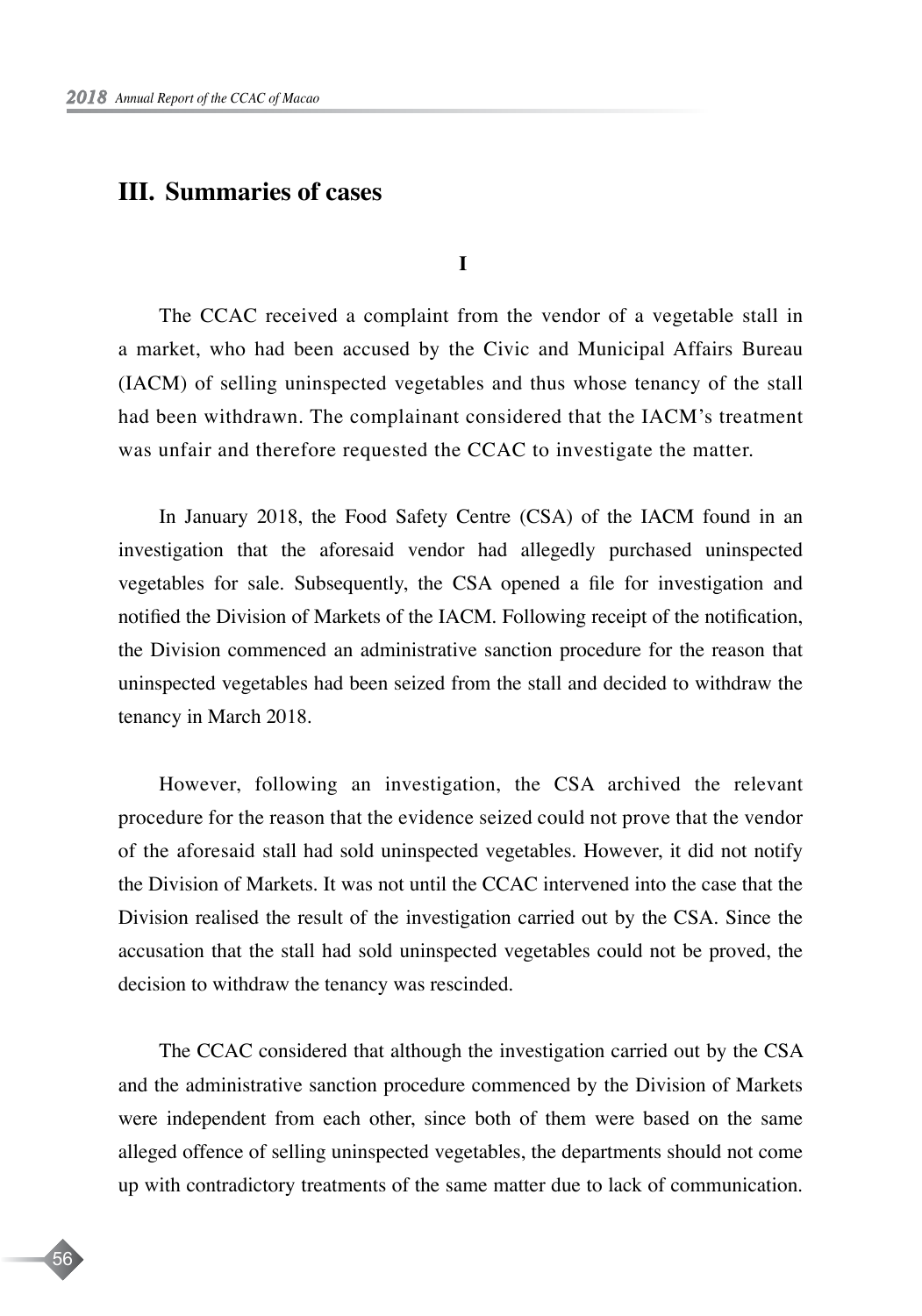The IACM stated that it would optimise the internal operation procedures in order to prevent similar cases from occurring in the future.

#### **II**

The CCAC received a complaint alleging that the Civic and Municipal Affairs Bureau (IACM) charged the users of a car park in a private building administration fees, but it failed to fulfil its responsibility to administer the car park properly. The complainant questioned the legality of public department's operation of private car park and requested for CCAC's intervention.

The CCAC discovered in the investigation that the parking spaces in the building involved were the common parts of the building. Since the former Municipal Council owned most of the flats in the building in the past, it was entrusted by the remaining residents with administering the car park. However, as time went by, the IACM only possessed a few flats in the building. Given that it was unable to elect an administrative committee of the building, the IACM still assisted in the administration of the car park and charged the users a fixed amount every month for payment of water and electricity bills and equipment maintenance.

In addition, the CCAC also found that the IACM, for the reason that the administrative committee of the building had not yet been elected, had paid for the structural maintenance, drainage repairs and installation of surveillance equipment in the car park many times, involving a sum of over MOP300,000. Moreover, when outsourcing the security guard service for the parks and recreational areas in different districts, the IACM included the car park in the list of the places to be covered by the service and paid for the relevant costs.

The CCAC considered that the car park, indeed, was not a property owned by the IACM or the Government. Instead it was commonly owned by all owners of the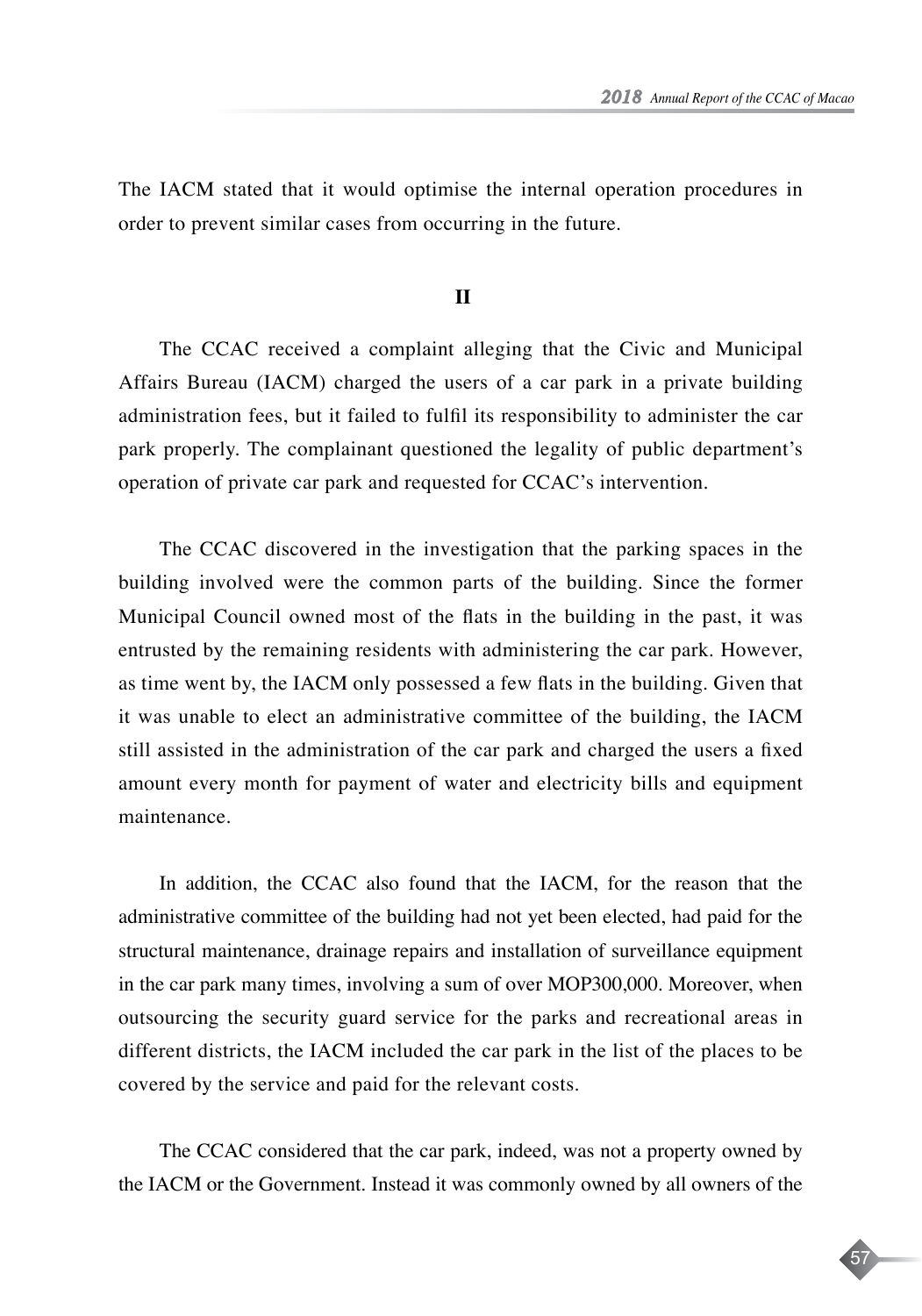building. Therefore, in accordance with the *Civil Code*, the responsibilities for the administration, maintenance and security should be shared by all of the owners. The IACM should not pay for the operation of the car park with public money. Instead it should urge the owners to form an administrative entity as soon as possible and recover the advance payments it had made.

The IACM replied that it agreed on the CCAC's suggestions and had taken actions to urge the establishment of the administrative committee of the building. Since 2018, the IACM has stopped administering the car park and explained to other owners the maintenance expenses it has ever paid for in order to recover the relevant payments.

#### **III**

The CCAC received a report alleging that there were long-standing problems concerning the promotion and recruitment of workers by the Macau Productivity and Technology Transfer Centre (CPTTM) including nepotism and mismanagement and therefore requested for the CCAC's investigation.

The CCAC found in the investigation that up to April 2017, among the 101 workers of the CPTTM 16 workers were related, such as father and son, father and daughter, husband and wife, brothers and sisters, while three of them had already resigned. The CPTTM failed to provide the CCAC with the documents of employment of some of the workers and even the proposals and orders about the employment.

In the past, when the CPTTM recruited workers, it neither carried out open recruitment procedures nor publicised the information about recruitment. Instead, the vacancies were filled by those recommended by its workers. In the recruitment processes, the department managers of the CPTTM could decide not only which candidates might be admitted to the selection stage but also to select the right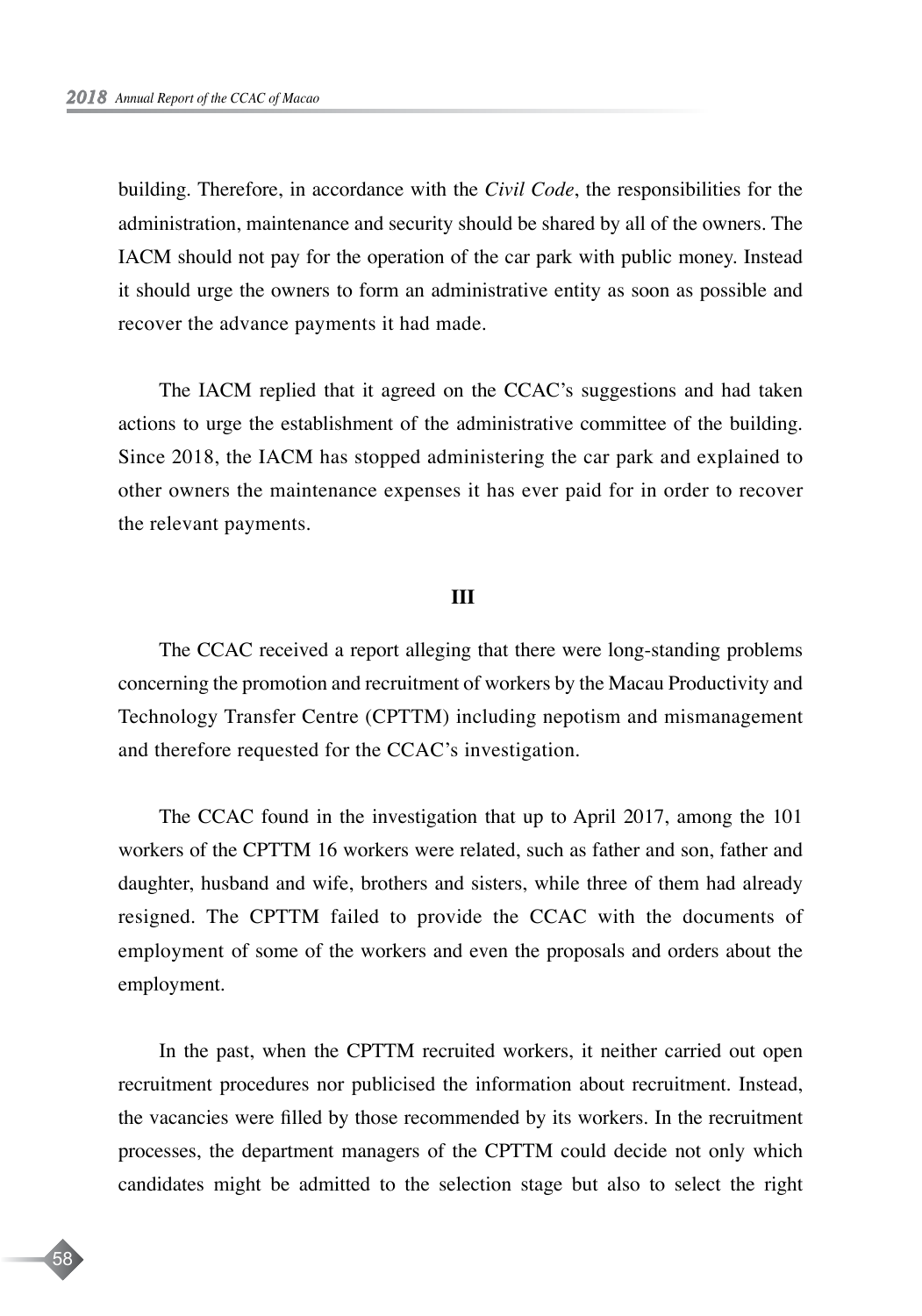candidates only by interview without requiring them to take written or skill tests, showing the wilfulness existing in the recruitment processes. Moreover, the CPTTM lacked a set of objective and clear standards for the determination of a new recruit's salary and promotion. The salary and benefits of workers were determined by the leadership after taking into account some factors, showing that the discretion they had was excessive.

Although the CPTTM has already improved the recruitment and promotion mechanisms over recent years, the CCAC, following an analysis, considered that there were still some problems. For example, a recusal system is not laid down in the internal regulation which regulates recruitment and thus the risk of conflict of interest may increase. Although there is already an internal regulation on promotion, there has been a number of inconsistencies between the practice and the provisions.

The CCAC considered that although the CPTTM is not a public service in a traditional sense and has its own internal regulations, as an administrative public utility person mainly funded by the Government, it should also follow the principles of openness, fairness and justice in terms of recruitment and promotion of workers. The recruitment practices of the CPTTM were too arbitrary. Moreover, since there was a too large proportion of employees that were related, which inevitably aroused doubts on nepotism. Following the CCAC's intervention, the CPTTM admitted that there were inadequacies in the recruitment and promotion of workers and took measures to redress the problems brought up by the CCAC.

#### **IV**

The CCAC received a report alleging that in some open recruitment procedures, the Cultural Affairs Bureau (IC) cancelled the list of candidates following publication and subsequently publicised a new list. The complainant suspected that the IC's practices enabled the eliminated candidates to enrol in the recruitment exams again and therefore requested for the CCAC's investigation.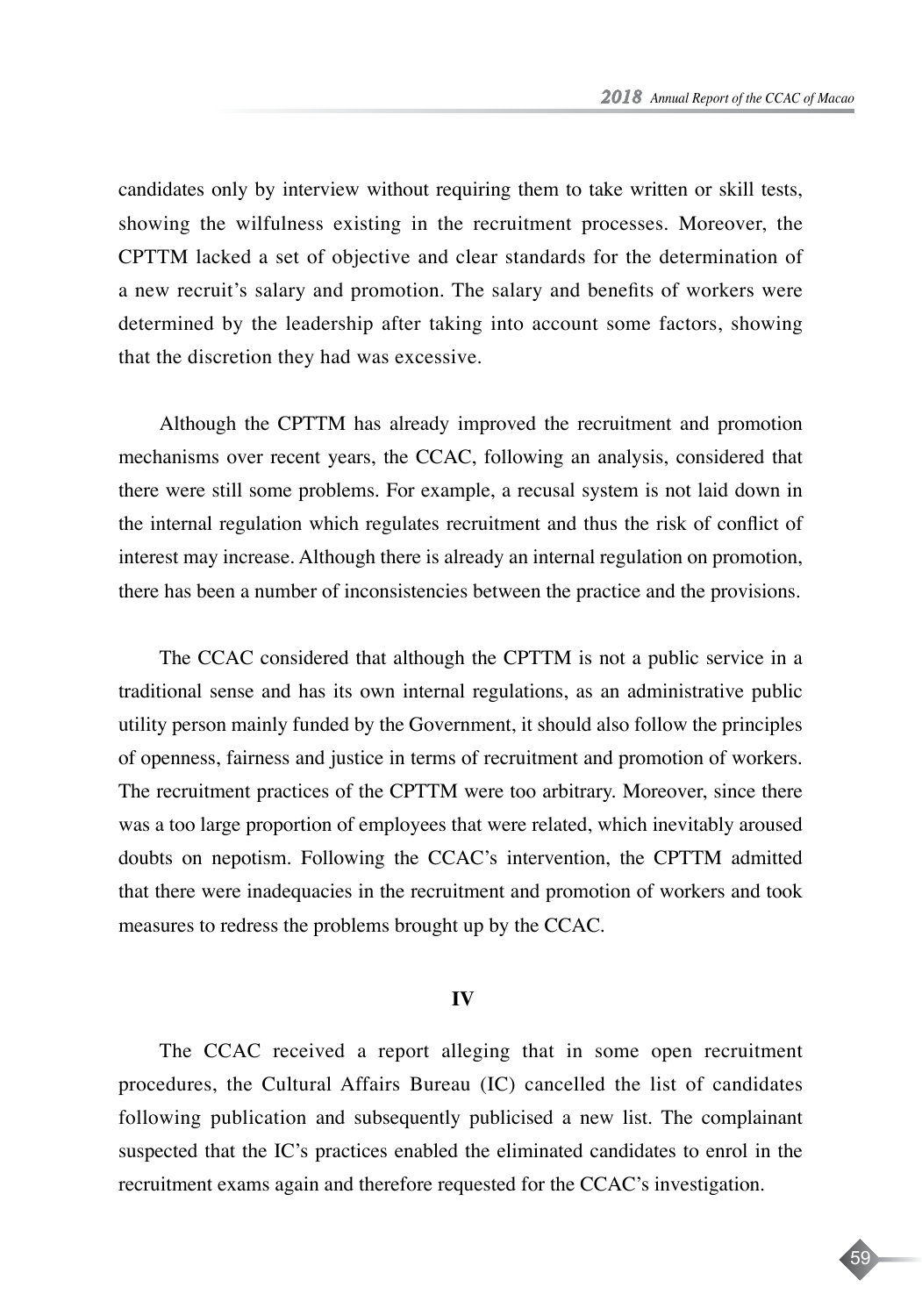The CCAC found in the investigation that in a process of open recruitment of officers for community education in 2016, the IC indicated in the recruitment notice that candidates should have tertiary qualification in "performing arts, arts education, community education, social education, education administration or similar kinds". Subsequently, in the provisional list of candidates publicised by the jury penal, only 28 persons were qualified and a majority of the candidates were eliminated for the reason of not having qualified education background.

Later, the jury panel received a complaint from a citizen indicating that he had been admitted to the recruitment process opened previously for the same post and therefore questioned the inconsistency of the requirements for education background. Following a meeting, the jury panel decided to loosen the criteria for assessing education background, to accept those who only had tertiary qualification in Chinese, English or social science, etc. and to publicise a new provisional list of candidates. However, the minutes did not indicate the reason for changing the criteria for assessing education background.

The CCAC also discovered that in other two recruitment processes opened by the IC in 2016, the jury panel, after the deadline for submission of missing documents, contacted a candidate and requested him to submit a copy of ID card and proof of education so that he became a qualified candidate. The jury panel even accepted the education qualification which a candidate obtained after the expiration of the registration period and admitted him as a qualified candidate.

The CCAC considered that, among the aforesaid practices by the jury panel in the open recruitment processes, one had violated the law, while another one did not accord with the requirements in the recruitment notice. Even though the latter were not serious enough to affect the validity of the recruitment processes, they still had negative impact on the fairness and justice of recruitment of public positions. After the CCAC brought up the issues to the IC, the latter replied that it accepted the CCAC's opinions and promised to take measures for improvement.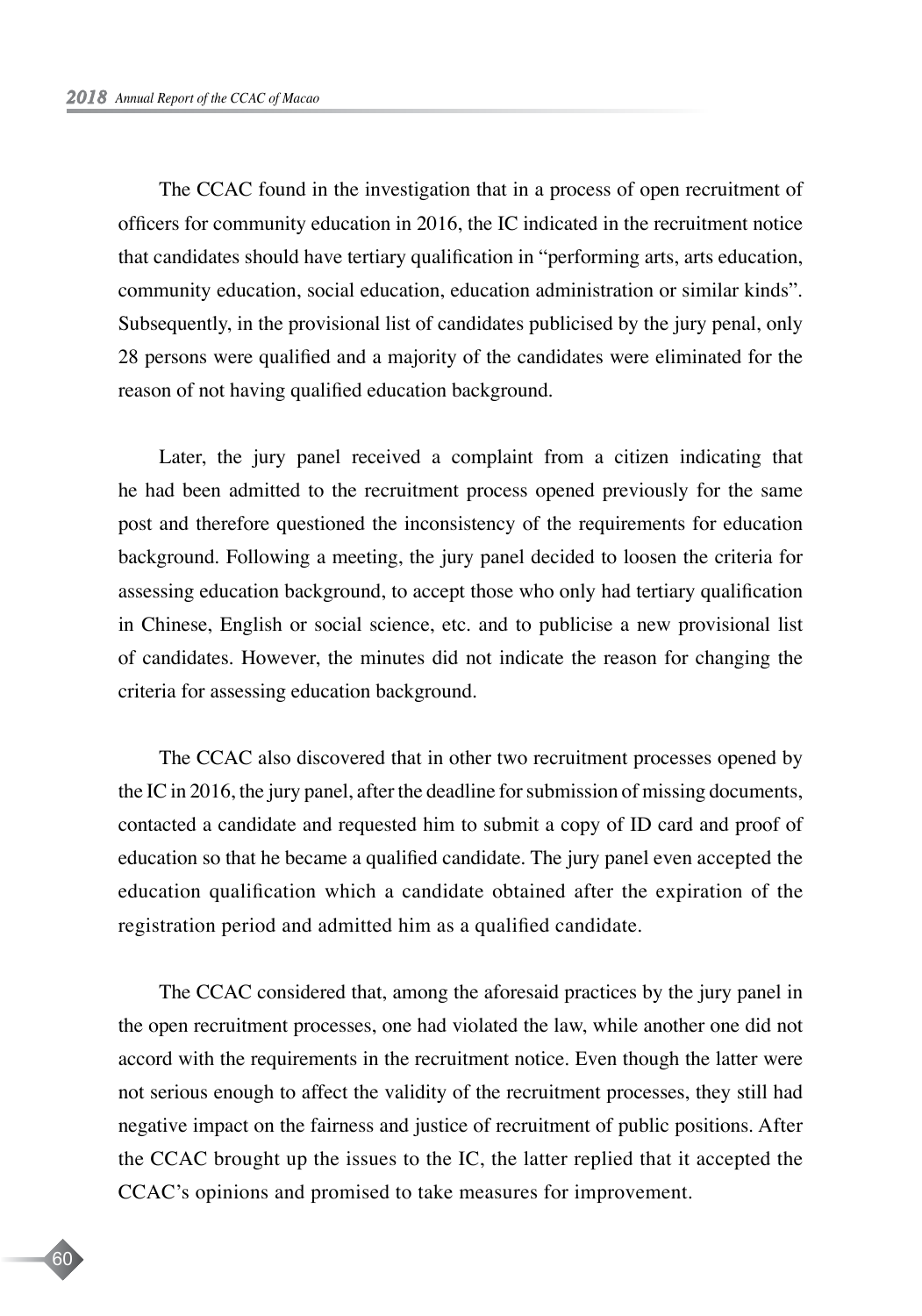**V** 

The CCAC received a complaint alleging that an illegal construction were being carried out in a house in a district filled with villas in Coloane despite that the prohibition of construction had been posted at the site. The complainant suspected that the handling by the Land, Public Works and Transport Bureau (DSSOPT) was ineffective and therefore requested for the CCAC's investigation.

In June 2016, after receiving a complaint from a citizen, the DSSOPT dispatched staff members to the site for inspection and found that there were refurbishment and unauthorised construction underway without building licence in the house involved, which was clad in bamboo scaffolding and canvas, allegedly violating the relevant provisions under the *General Regulation of Urban Construction*. Therefore, the DSSOPT posted the prohibition of construction at the site and sealed the house.

The CCAC found in the investigation that the illegal construction in the house did not stop after the DSSOPT issued the prohibition. Therefore, the CCAC sent a letter to the DSSOPT to request for follow-up. In August 2017, the DSSOPT replied to the CCAC that it classified the cases of illegal construction to be processed according to the urgency and this case had been classified as priority. However, due to a large number of illegal constructions, the DSSOPT was following up the cases given priority in an orderly way.

The documents provided by the DSSOPT revealed that the bureau dispatched staff members for site inspection several times and confirmed that there were signs and noise of construction in the house. The individuals allegedly carrying out the illegal construction ignored the prohibition of construction issued by the DSSOPT, while the bureau did not take any further measures to follow it up. The CCAC sent several letters to the DSSOPT to inquire about the progress of the follow-up, but the DSSOPT only replied that the case had been classified as priority and did not take any actions.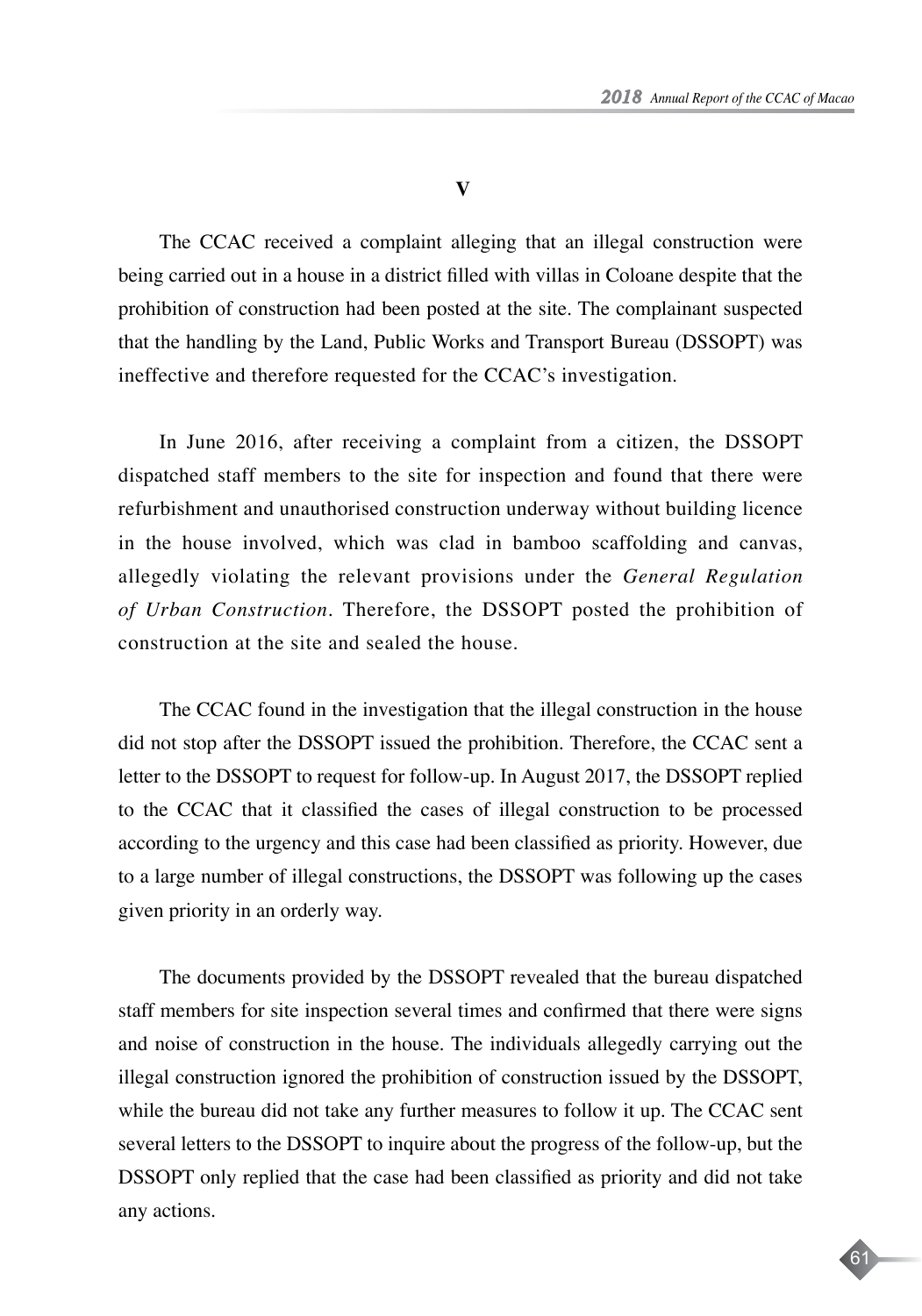Later, the CCAC sent staff members to the site for inspection and found that the scaffolding and canvas had been removed and the renovation of the external walls and a four-storey unauthorised building work had been completed. In November 2018, the CCAC sent a letter to DSSOPT to request for explanation. In response to the request, the DSSOPT stated that it would notify the offender that he should remove the unauthorised building work and restore the house or apply for legalisation of the illegal construction.

The CCAC considered that although there was a large number of illegal constructions and the DSSOPT might face difficulties in entering the sites, it should adopt effective measures to stop the illegal constructions instead of simply advising the offenders to remove the unauthorised building works after completion or even accepting the applications for legalisation of the illegal constructions. Otherwise, such practices will not only infringe on the dignity of the law but also encourage the occurrence of more illegal situations.

#### **VI**

The CCAC received a complaint from a resident of an economical housing flat, who said that the Housing Bureau (IH) voted for the increase of the administration fee proposed by the administration company. The complainant considered that the handling by the IH was inappropriate and therefore requested for the CCAC's intervention.

Following the investigation, it came to light that the IH possessed 366 flats in the building. Therefore, the IH sent a representative to attend and vote in the meetings of the general assembly of owners of the building. In the end of 2015, the administration company proposed to the IH an increase of the administration fee of each flat from MOP240 to MOP316. Since the increase rate was similar to that of salary, the IH agreed on the proposal.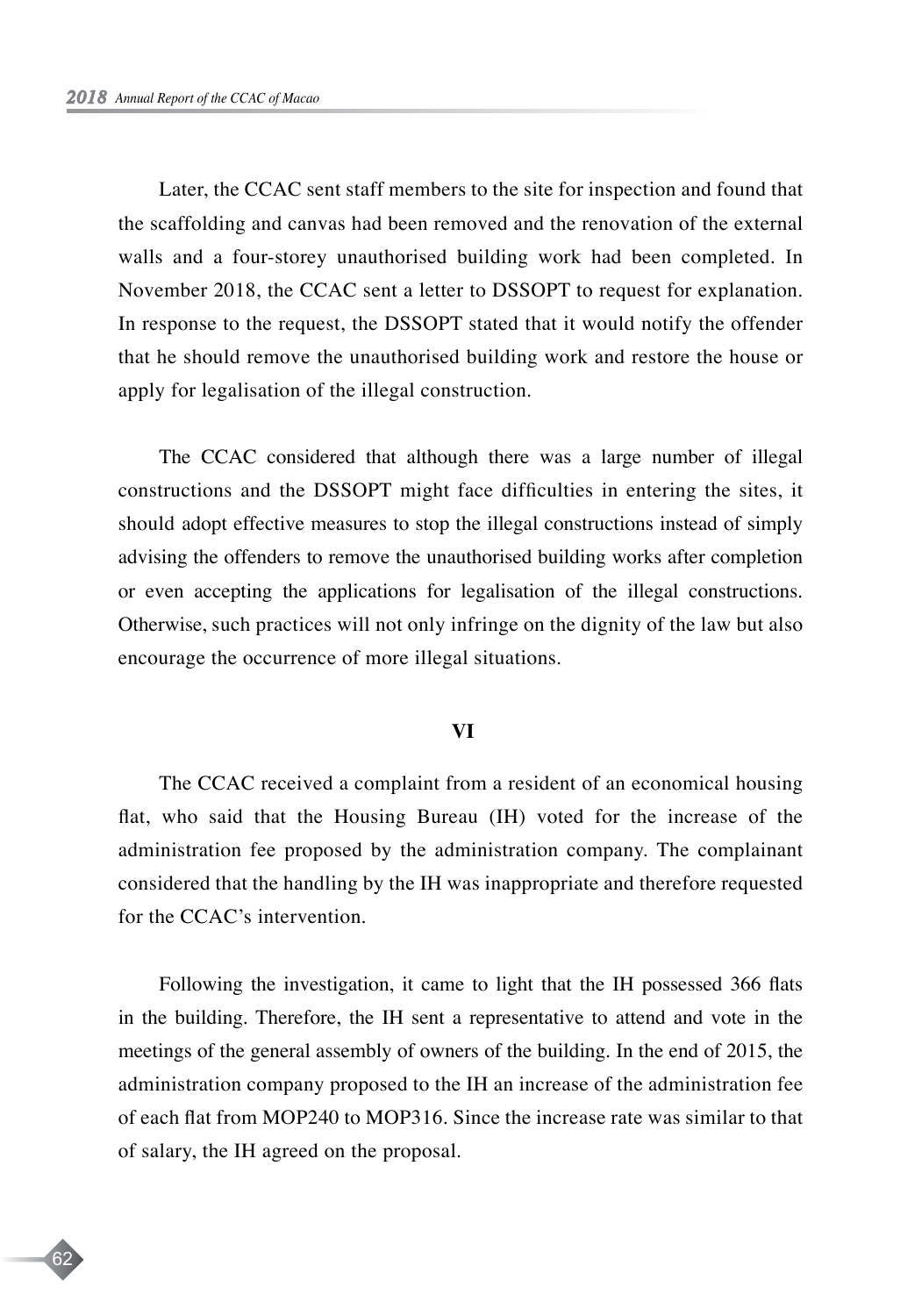Subsequently, the administration company posted a notice to convene a meeting of the general assembly of owners, in which the proposal of administration fee adjustment would be discussed and put to a vote. However, the notice indicated that the proposed amount after adjustment was MOP326. The company explained that the extra 10 patacas would be the expense for antenna and the explanation was accepted by the IH, who eventually voted for the increase of the administrative fee for each flat to MOP326, effective from 1<sup>st</sup> January 2016.

The CCAC found in the investigation that before 2016, the administration fee for each flat was actually MOP230 every month instead of MOP240 claimed by the administration company and it already covered the expense for antenna at MOP10. According to the calculation based on the rate of increase in salary, the administration fee after adjustment should be MOP306 instead of MOP326. In this sense, the owners were overcharged MOP20 for each every month. In addition, the CCAC also discovered that the same problem also existed in other two buildings of economic housing. There were a total of 4,416 flats in these three buildings. Up to the end of 2018, the undue charge amounted to MOP3.17 million in total.

The CCAC considered that the IH should not accept the reason and proposal of administration fee increase raised by the administration company without making clear the amount of the monthly administration fee paid previously and the services it covered because it not only mattered to reasonable use of public money but also affected the owners' legal rights and interests. The IH accepted the CCAC's suggestions and took actions to deal with the problem concerning the unreasonable increase of the administration fee for the three buildings.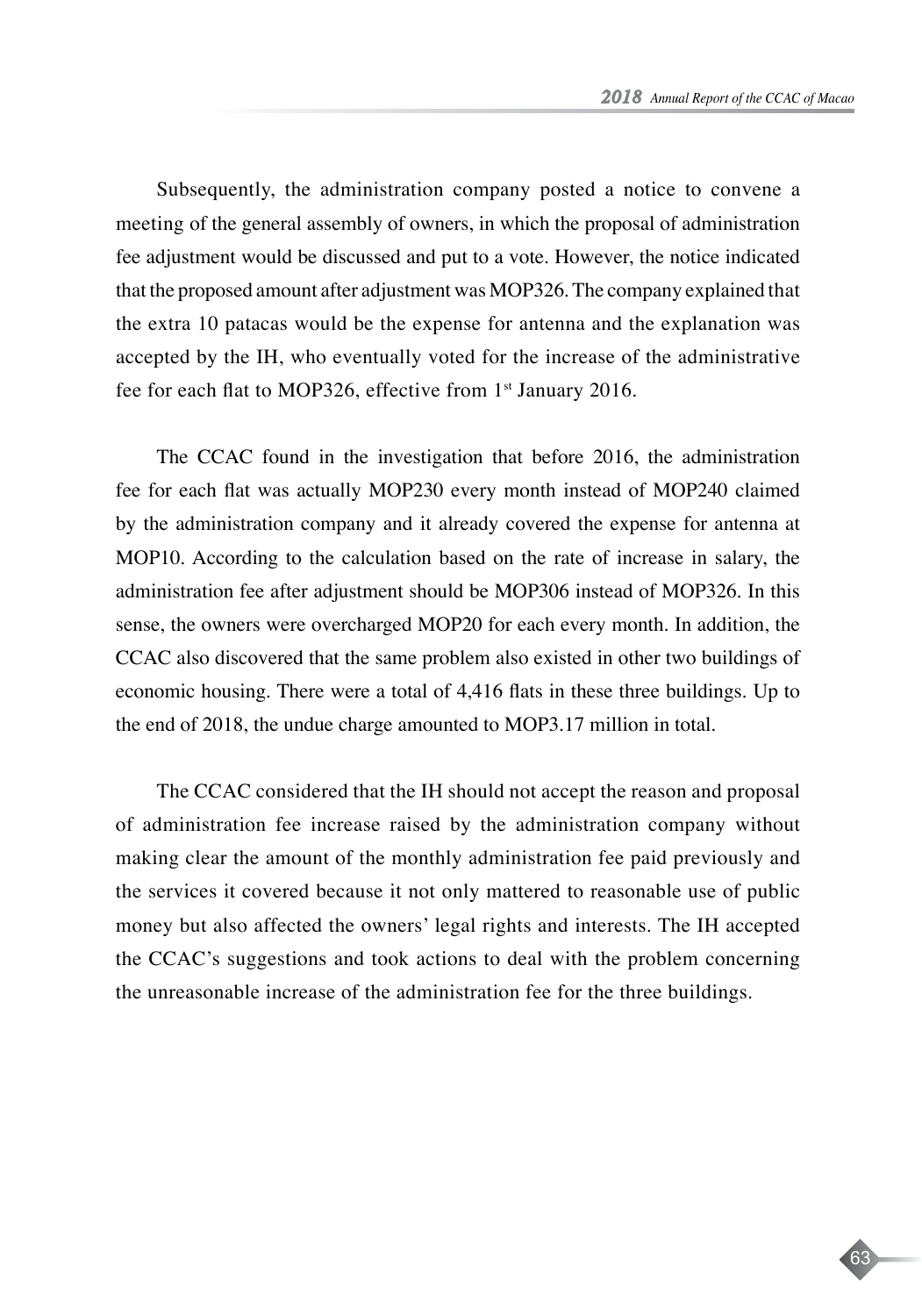### **VII**

A complainant reported to the CCAC that an instructor teaching heavy motorcycle riding at a driving school did not have the required qualification but the Transport Bureau (DSAT) failed to send staff members to enforce the law after receiving his complaint. Therefore, the complainant requested for the CCAC's intervention.

The CCAC sent a letter to the DSAT to ask for the details. In the reply, the DSAT confirmed that it had received a complaint from the complainant. Since the Centre for Driving Lessons and Exams was overloaded with various types of driving tests every day, it was impossible for the bureau to send staff members to the site for inspection and evidence search whenever requested by citizens and therefore the relevant complaint was archived for the reference of the future inspection works. Soon after that, the police carried out an investigation and verified a case of driving lesson taught by unqualified instructor. Therefore, the DSAT commenced a sanctioning procedure against the driving school and the instructor in accordance with the *Regulation of Road Traffic*.

Moreover, the CCAC found in the investigation that the driving school involved had applied for subsidy under the Continuing Education Development Plan of the Education and Youth Affairs Bureau (DSEJ) for the heavy motorcycle riding course which the complaint was against. In accordance with the relevant regulation, only the courses taught by qualified instructors may be funded. Therefore, the CCAC reported the case to the DSEJ so that the latter would follow up the situation. The DSEJ replied to the CCAC that it had imposed a sanctioning procedure on the driving school involved and requested the school to return the subsidy.

The CCAC considered that the DSAT, as the department responsible for management of the Centre for Driving Lessons and Exams, should have followed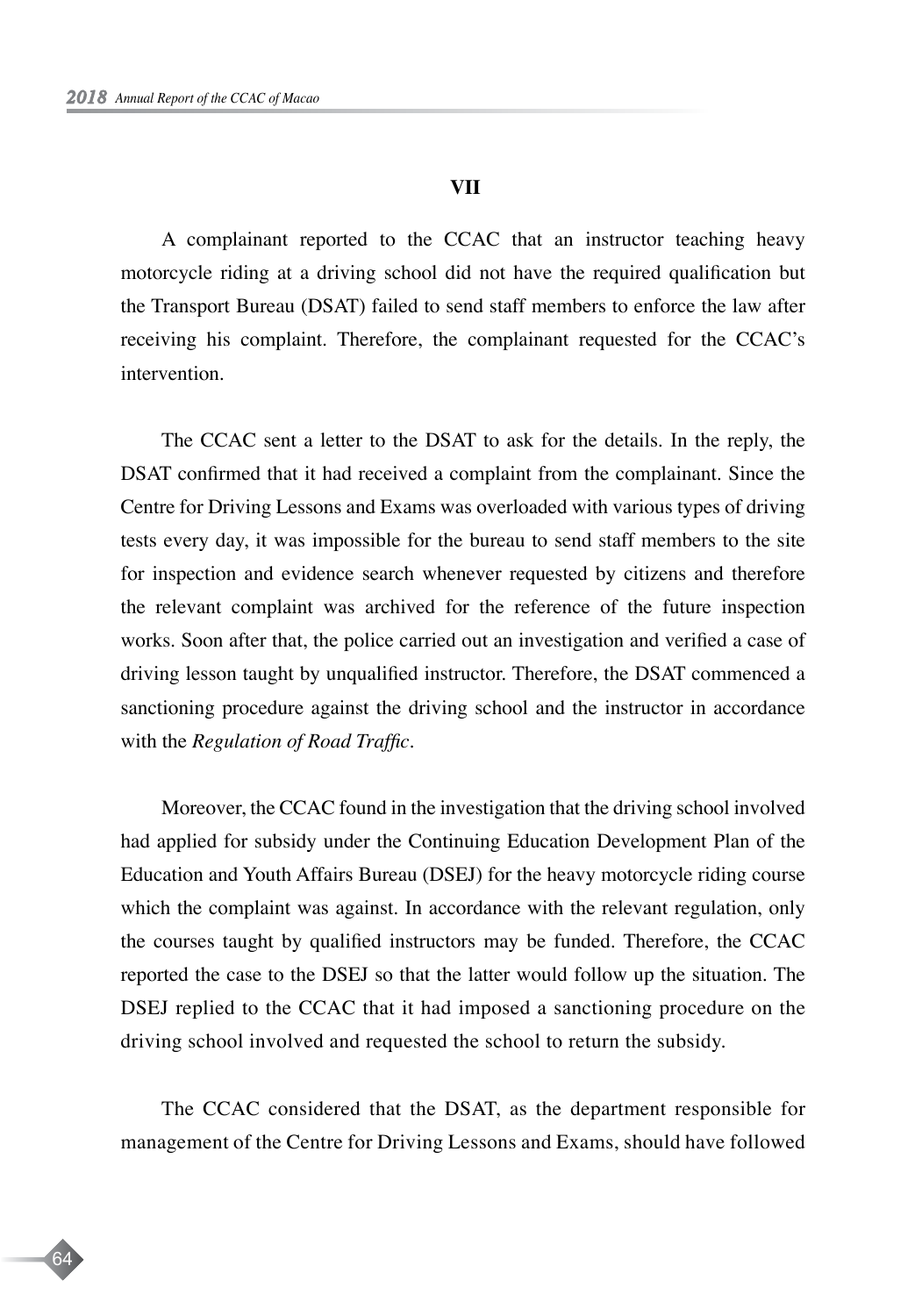up the complaint actively instead of simply ignoring the complaint and letting the things happen for the reason of manpower shortage. Otherwise, the quality of driving lessons will be affected and hidden dangers will be posed to road safety.

#### **VIII**

The CCAC received a complaint alleging that soon after the opening of the Taipa Ferry Terminal, the public toilet near the public bus parking area was out of service due to clogged drainage. The complainant had lodged several complaints to the Civic and Municipal Affairs Bureau (IACM) but the problem had not yet been solved and therefore requested for the CCAC's intervention.

The Taipa Ferry Terminal was put into service on  $1<sup>st</sup>$  June 2017. In July 2017, there was a serious blockage of drainage and backflow of sewage in the public toilet near the public bus parking area on the ground floor. Therefore, the IACM put it out of service.

The complainant stated that since October 2017, he had repeatedly informed the IACM of the problem concerning the long-term closing of the aforesaid toilet, hoping that the repair would be carried out as soon as possible, while the IACM replied that it was following up the matter. Subsequently, in a reply to the complainant, the IACM stated that the matter had been passed to the Infrastructure Development Office (GDI) for proper follow-up. However, when the complainant called the GDI for further details, he was told that the matter was being followed up by the IACM.

In the investigation, the CCAC found that since July 2017, the IACM had made several written requests to the GDI for handling the matter. However, it was not until April 2018 that the latter began to follow it up. Following an inspection, it was confirmed that the blockage of the manhole was caused by damage to the drainage pipes in the toilet. After that, the GDI contacted the building contractor to replace the